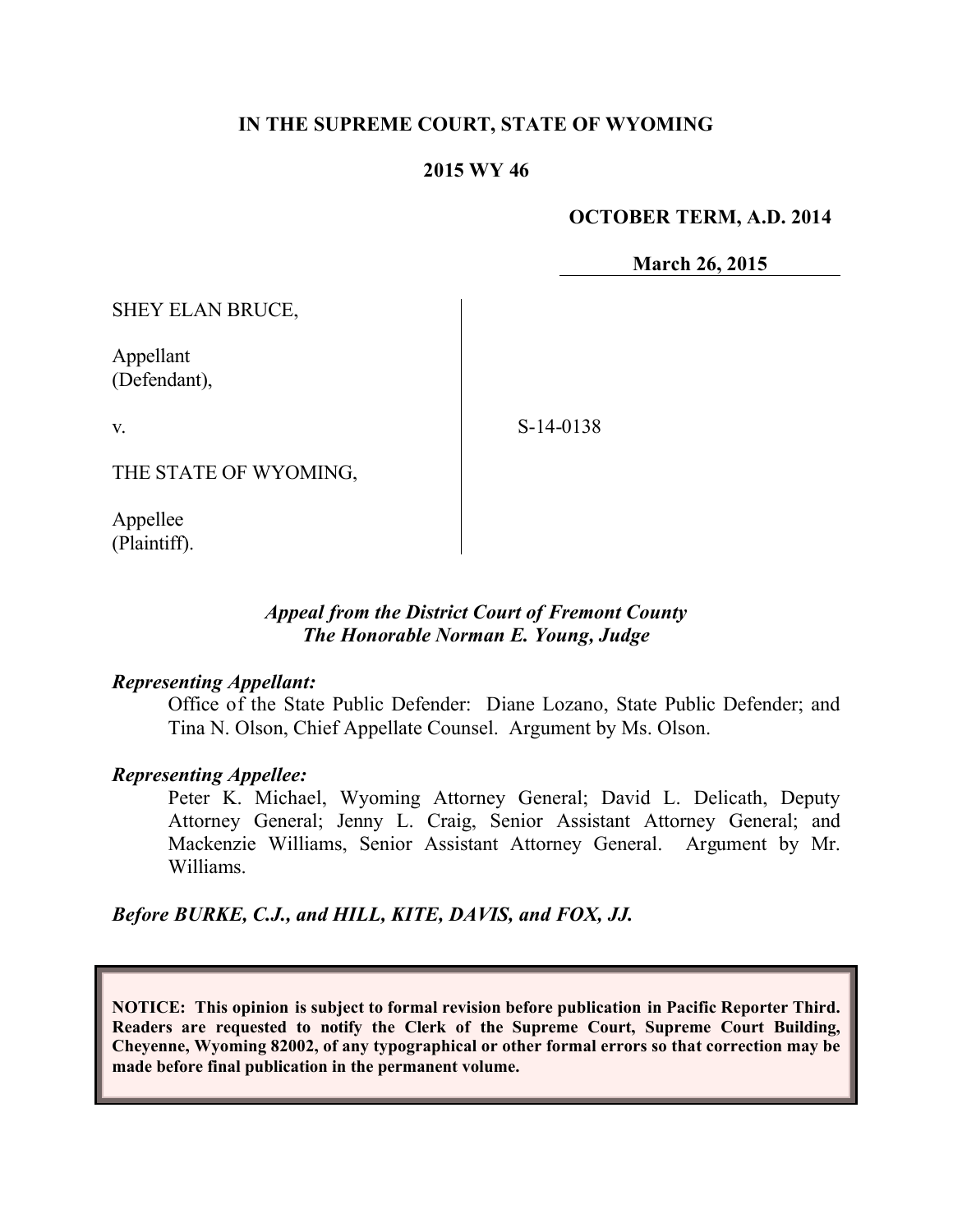**HILL,** Justice.

[¶1] A jury convicted Appellant Shey Bruce of manslaughter and battery of a household member. Mr. Bruce appeals his manslaughter conviction, claiming that the district court erred in denying his motion for judgment of acquittal in relation to the charge of second degree murder and his post-trial motion for judgment of acquittal in relation to the manslaughter conviction. He also alleges error in the district court's denial of his motion for new trial, its refusal to instruct the jury on his claim of self defense, and its admission of the deceased victim's 911 call. We affirm.

### **ISSUES**

[¶2] Mr. Bruce states the issues on appeal as follows:

I. Did the trial court err in denying the motions for judgment of acquittal with regard to the charge of second degree murder and in denying the motion for judgment of acquittal, post-trial, of Appellant's conviction of manslaughter?

II. Did the trial court err in denying Appellant's motion for new trial, based upon undisclosed statements of the deceased, which the jury heard?

III. Did the trial court err in refusing to instruct the jury as to self-defense?

IV. Did the trial court err in admitting the 911 call made by the decedent?

# **FACTS**

[¶3] Charles Darrell Laster and Lavena Laster were originally married in 1996, divorced in 2004, remarried in 2007, and separated again, though not divorced, in 2010. In 2010, the Lasters were living in Shoshoni, Wyoming, and when they separated, Mrs. Laster moved to Mesa, Arizona. Mrs. Laster lived in Arizona until March 2013, when Mr. Laster bought her a bus ticket so she could return to Shoshoni. When Mrs. Laster returned to Shoshoni, she stayed with her daughter, Teri Hughes. Mr. and Mrs. Laster did not reunite, but they remained good friends.

[¶4] While living in Arizona, Mrs. Laster met and began dating Mr. Bruce. The two were still dating when Mrs. Laster returned to Shoshoni, and Mr. Bruce joined Mrs. Laster in Shoshoni about a month after her return. Mrs. Laster and Mr. Bruce initially stayed with Mrs. Laster's daughter, Teri Hughes, and then eventually moved into a onebedroom home. Mrs. Laster and Mr. Bruce could not afford to rent the home, so Mrs.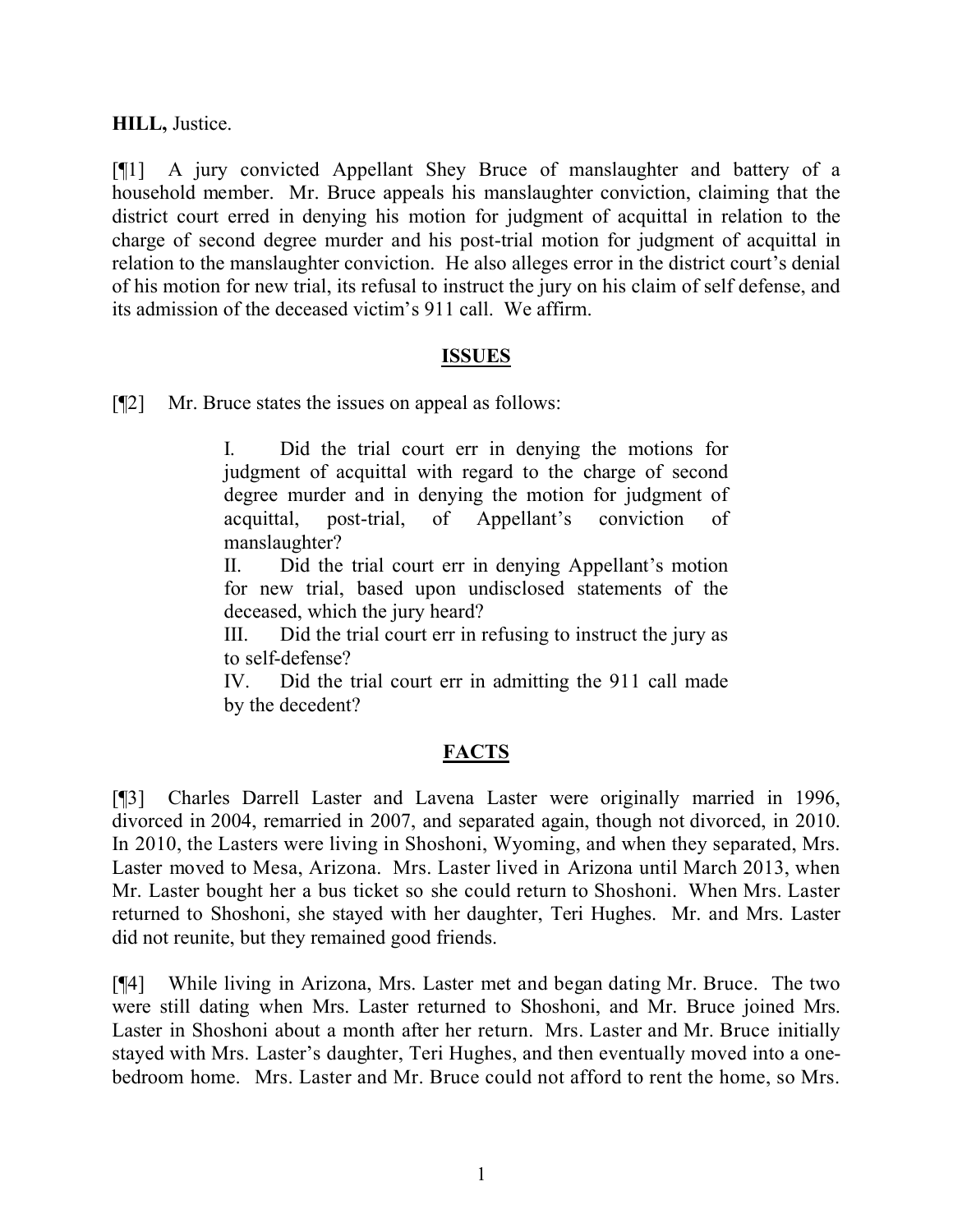Laster asked Mr. Laster to rent the home for them, which he agreed to do. Mrs. Laster and Mr. Bruce did odd jobs around Mr. Laster's place to help work off the rent.

[¶5] On May 14, 2013, Mrs. Laster was at Mr. Laster's home drinking. She had been drinking for several days and described herself as a "blackout drinker." At about 9:00 or 9:30 that morning, Mr. Bruce had coffee at the home of Mr. Laster's next door neighbor, Norman Hughes, who is also the father-in-law of Teri Hughes. Mr. Hughes reported that Mr. Bruce was intoxicated, and angry and distraught, because Mr. Laster had put his hand on Mrs. Laster's leg. Mr. Bruce spent the day at Mr. Hughes' home and went back and forth between the homes of Mr. Laster and Mr. Hughes several times throughout the day.

[¶6] At one point, Mr. Bruce told Mr. Hughes that he was going to return to Arizona and he had a check that Mr. Laster had given him to pay for his return trip. Mr. Bruce left Mr. Hughes' home at about 5:00 or 6:00 on the evening of May 14th, and Mr. Hughes described his departure:

> Q. Tell us about that. Tell us about him leaving, if you would.

> A. Well, like I said, I kept telling him, you're not going to get a bus ticket. The best thing you can do is, intoxicated, you can always go home and sleep it off. If you feel like you still want to leave in the morning, then by all means, do it.

- Q. And did he leave?
- A. Yes, he did.

Q. Tell us about that.

A. He got into Darrell's [Mr. Laster's] bright blue Mustang, spun gravel as he was leaving, and then he left.

[¶7] At some point after Mr. Bruce left, Mrs. Laster looked outside Mr. Laster's home and saw that Mr. Laster's blue Mustang was gone. Mrs. Laster reported this to Mr. Laster, and in response, Mr. Laster loaded two rifles and two handguns. When Mrs. Laster asked Mr. Laster why he was preparing the firearms, Mr. Laster replied that he was "not going to take an ass whooping from a young man."<sup>1</sup> The Lasters placed the firearms in Mr. Laster's truck and drove over to the home that Mrs. Laster and Mr. Bruce shared. Once there, Mrs. Laster saw that the keys were in the Mustang, so she did not go in the home and instead got in the car and followed Mr. Laster back to his home.

[¶8] Upon their return to Mr. Laster's home, the Lasters carried the firearms into the home and into the back bedroom. Mr. Laster unloaded the firearms, leaving the

 $1$  The record indicates that on May 14, 2013, Mr. Laster was sixty-five years old and Mr. Bruce was fortyfive years old.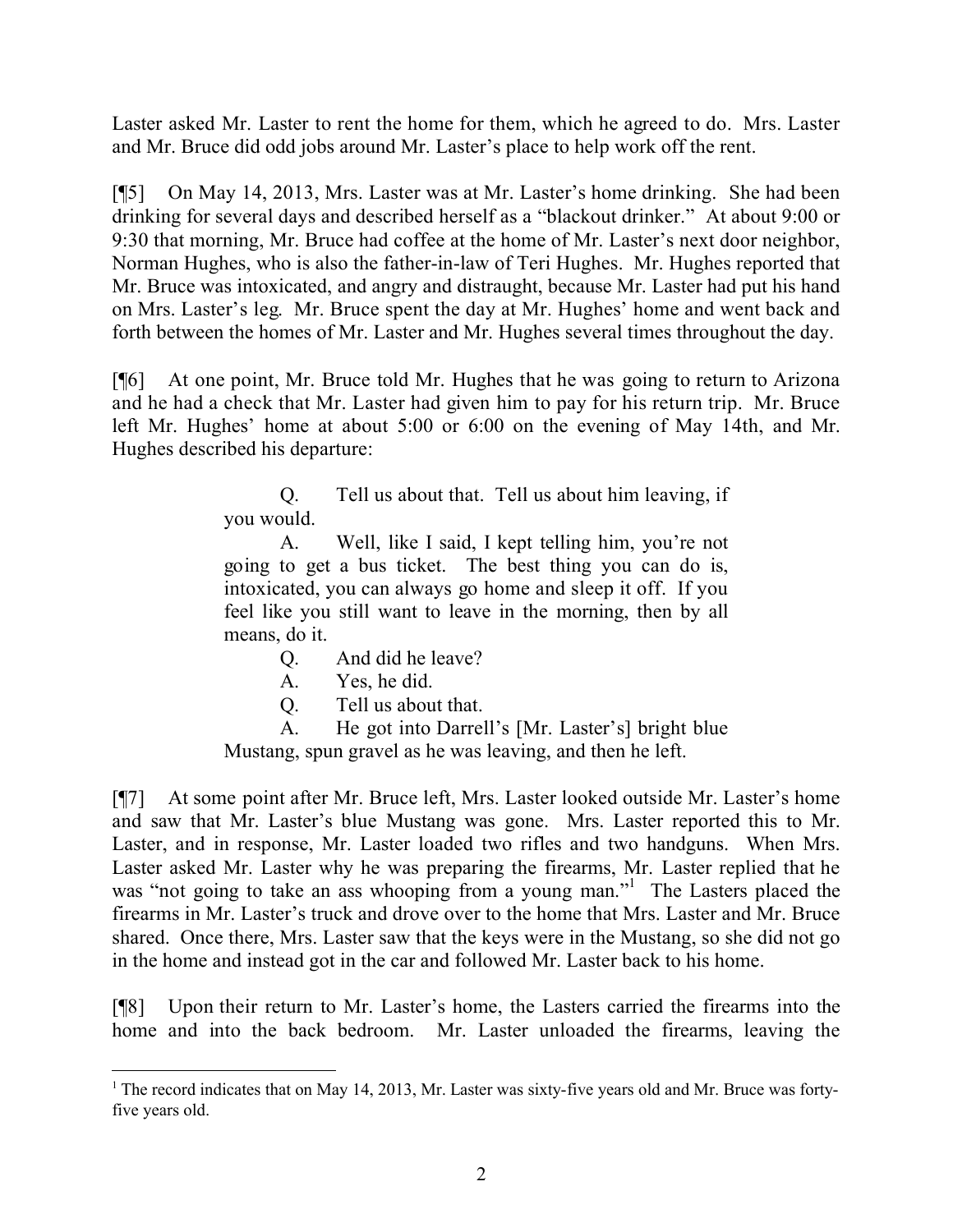ammunition in a pile on the floor. At some point, while the Lasters were in the back bedroom, Mr. Bruce entered the home and came to the back bedroom. Mr. Bruce had a beer bottle in his hand, and he and Mr. Laster talked about something that Mrs. Laster could not recall. Mr. Bruce then struck Mrs. Laster on the left side of her head with the beer bottle, rendering her unconscious.

[¶9] When Mrs. Laster awoke, Mr. Laster was on the telephone speaking to a 911 dispatcher. During Mr. Laster's conversation with the 911 dispatcher he reported that he needed medical assistance for his wife. Mr. Laster also reported to the 911 dispatcher that he also was hit a couple of times on the head with a beer bottle, that "Shay something" was the person who assaulted him, and that the assailant was no longer in the home.

[¶10] EMTs and a deputy sheriff responded to the call for emergency assistance. The deputy reported that both the Lasters were intoxicated, with slurred speech, but Mr. Laster was not at a "high level" of intoxication for him. Mrs. Laster was unwilling to speak with the sheriff's deputy, and when the deputy began to interview Mr. Laster, she told him not to tell the deputy anything. The deputy separated the Lasters, and Mr. Laster then cooperated and answered the deputy's questions, speaking with him for about ten or fifteen minutes. Mrs. Laster initially refused any medical treatment, but then when the deputy threatened to take her into protective custody, she agreed to be examined by the EMTs but refused transport to the hospital.

[¶11] Teri Hughes arrived at Mr. Laster's home about ten minutes after the sheriff's deputy. Ms. Hughes went to the home because she was worried about her mother (Mrs. Laster) and her stepfather (Mr. Laster). Ms. Hughes reported that she was worried because at about 10:30 that evening, Mr. Bruce had called her from the Fast Lane convenience store and asked her to pick him up. When Ms. Hughes arrived to pick up Mr. Bruce, he was upset, intoxicated, and had a beer in his hand. Mr. Bruce told Ms. Hughes that Mr. Laster hit him with a Maglite flashlight, and he had her feel the lump on the back of his head. Ms. Hughes testified:

> Q. Okay. All right. So he's upset. He tells you that your dad hit him with a Maglite flashlight. Did you notice – did you notice anything else about him?

A. He had bloody knuckles.

Q. Okay. Do you remember if it was his right hand or his left hand?

A. No, I don't.

Q. Okay. Is he talking about anything else besides that at this point?

A. He says he's – I knew he was mad at my mom.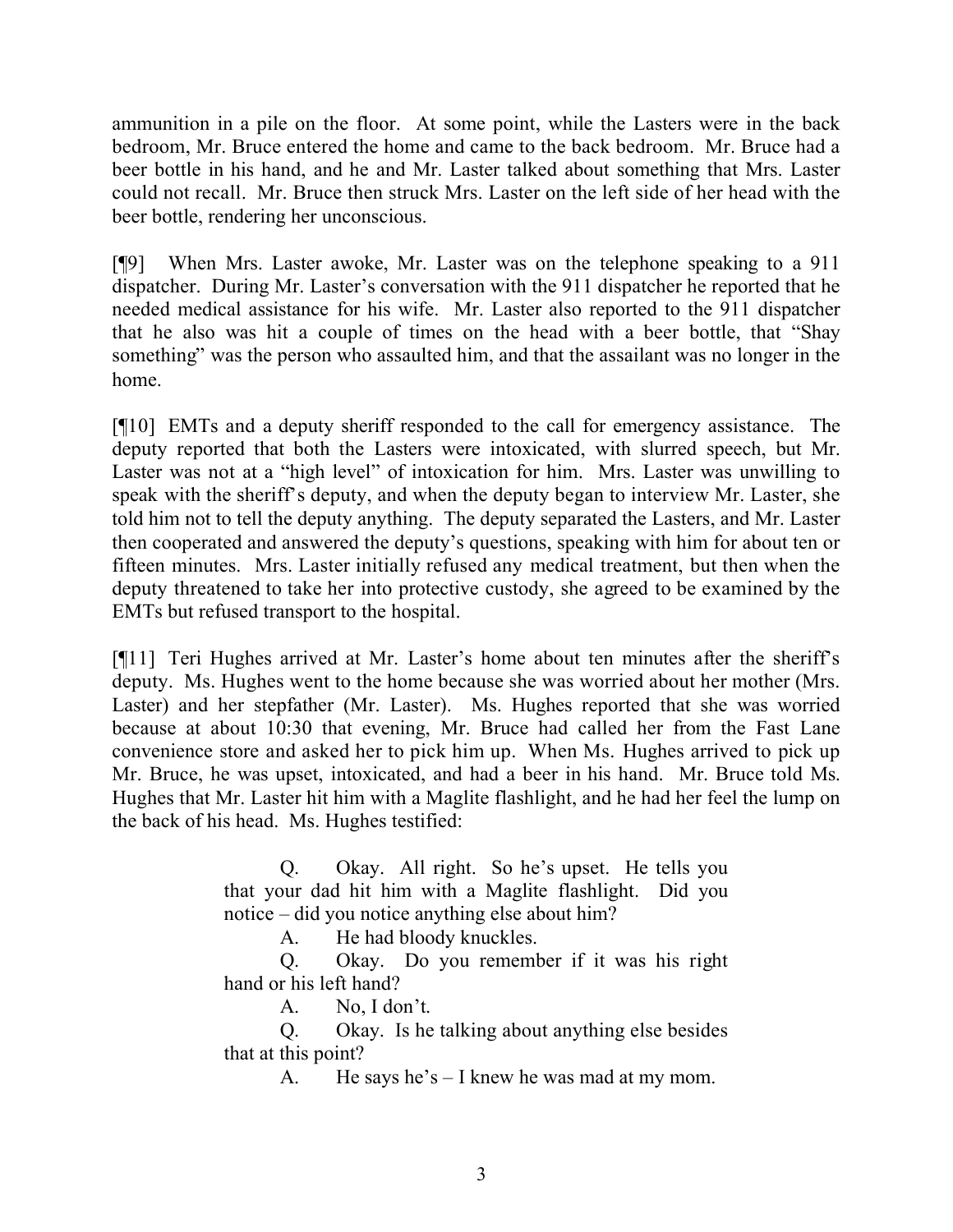Q. Okay. How did you know he was mad at your mom?

A. Because she's over at my dad's.

Q. Okay. How do you know that?

A. Because he said.

Q. Okay. So did you just drop him off at his

house?

A. No.

Q. Okay. Why not?

A. He wanted me to go inside.

Q. Why did you go inside with him if he was upset?

A. I thought I could calm him down.

Q. So what happens when you get inside?

A. He starts hollering about my mom and dad.

Q. What did he say?

A. He said that they – that they fucked him, and that he hurt them.

Q. Besides – in addition, did he say anything else besides that he had f'd them and he had hurt them?

A. He said that they got what they deserved.

Q. Okay. Did he say – did he say where – did he say where they were at when he hurt them and he f'd them?

A. He said he walked into dad's house and didn't see mom and dad nowhere, and that he walked into the back bedroom and that he thought my mom and dad were having sex.

Q. What else did he say?

A. He just kept repeating that he was mad and kept ranting.

[¶12] When Ms. Hughes arrived at Mr. Laster's home, she checked on both of her parents. Mrs. Laster would not let Ms. Hughes look closely at her, but she was able to closely check over Mr. Laster. She found no blood, no bruises, and no scratches, and she found that he looked and seemed fine. She then returned home.

[¶13] After the EMTs, the deputy sheriff, and Ms. Hughes left Mr. Laster's home, Mrs. Laster fell asleep on a futon in Mr. Laster's home. When she awoke in the morning, the morning of May 15, 2013, she found Mr. Laster face down on the floor and unresponsive. EMTs eventually arrived and confirmed that Mr. Laster was deceased. An autopsy revealed that Mr. Laster died of a right subdural hemorrhage caused by blunt force trauma.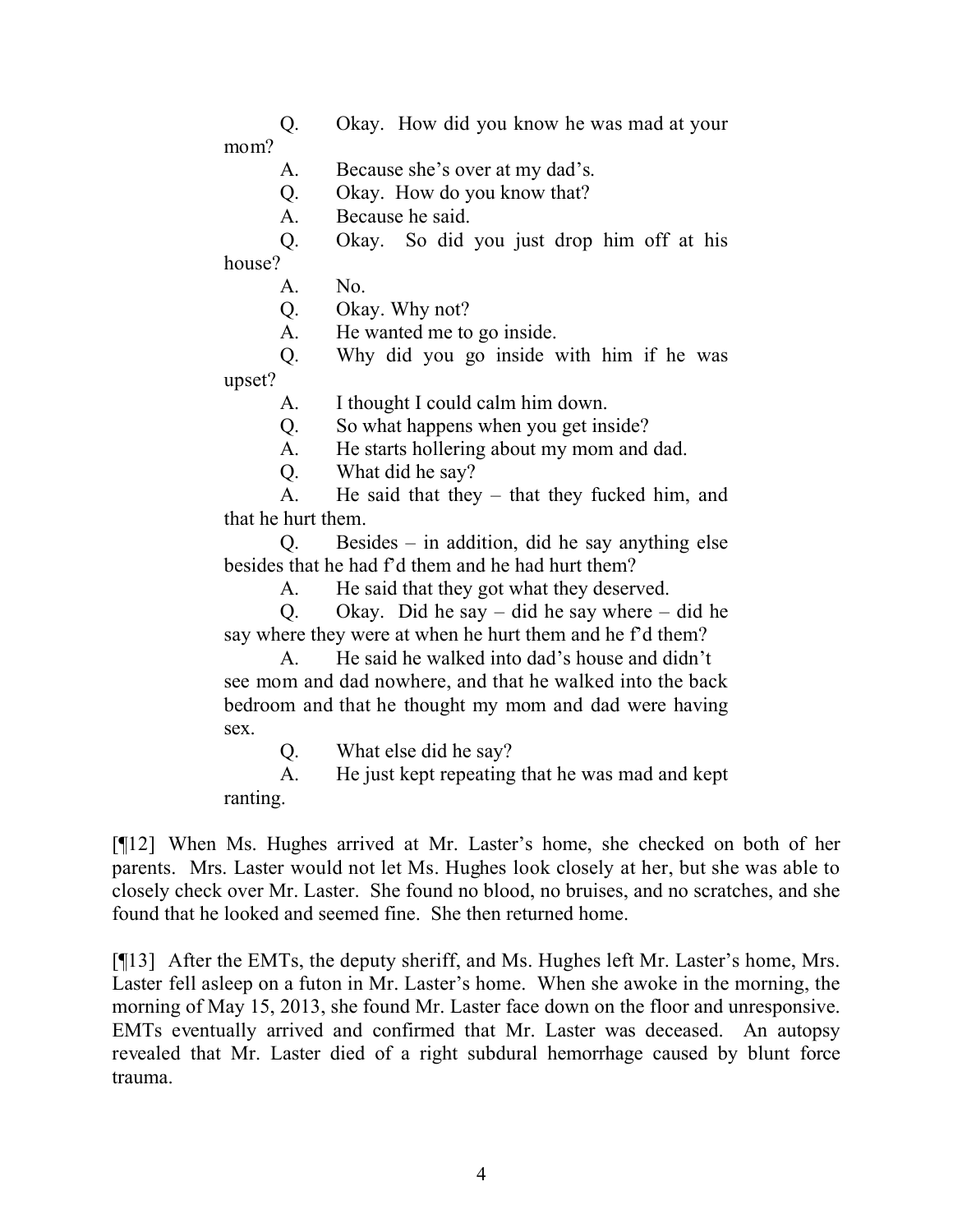[¶14] On May 16, 2013, the State filed a criminal information charging Mr. Bruce with second degree murder in the death of Mr. Laster and domestic violence battery for the injury to Mrs. Laster. Mr. Bruce was bound over to the district court, where he pled not guilty to both charges.

[¶15] On October 10, 2013, the State filed a motion requesting a pretrial ruling on the admissibility of the 911 call Mr. Laster made on the evening of May 14, 2013. Mr. Bruce responded with a motion in limine to exclude the 911 call on the ground that admitting the evidence would violate his Sixth Amendment right to confrontation. Following a hearing on the issue, the district court ruled that the 911 call was admissible hearsay and that admission of the call would not violate Mr. Bruce's Sixth Amendment right to confrontation.

[¶16] A jury trial was held on November 18-22, 2013. At the close of the State's case, Mr. Bruce made a motion for judgment of acquittal on the second degree murder charge, and the district court denied the motion. Mr. Bruce renewed his motion at the close of all evidence, and the court again denied the motion. The jury returned a verdict finding Mr. Bruce not guilty on the second degree murder charge, guilty on the lesser included offense of manslaughter, and guilty on the domestic violence battery charge. On December 6, 2013, Mr. Bruce filed a written motion for judgment of acquittal and for a new trial based on the jury's exposure to inadmissible hearsay testimony and on the district court's failure to instruct the jury on self defense. The court denied Mr. Bruce's motion.

[¶17] On March 14, 2014, the district court entered its Judgment and Sentence. The court sentenced Mr. Bruce to a prison term of four to ten years on the manslaughter count and 180 days on the domestic violence battery count, both sentences to be served concurrently. Mr. Bruce thereafter timely filed a notice of appeal to this Court.

### **DISCUSSION**

[¶18] Mr. Bruce challenges his manslaughter conviction on several grounds: 1) the district court's denial of his motion for judgment of acquittal on the second degree murder charge; 2) sufficiency of the evidence to support his manslaughter conviction; 3) the district court's denial of his new trial motion based on the jury's exposure to inadmissible hearsay; 4) the district court's failure to give the jury a self defense instruction; and 5) the district court's admission of Mr. Laster's 911 call. Mr. Bruce presents the district court's ruling on the 911 call as his last assignment of error, but because our resolution of that issue may affect our consideration of the other alleged errors, we will address the ruling on the 911 call first and then turn to Mr. Bruce's remaining arguments.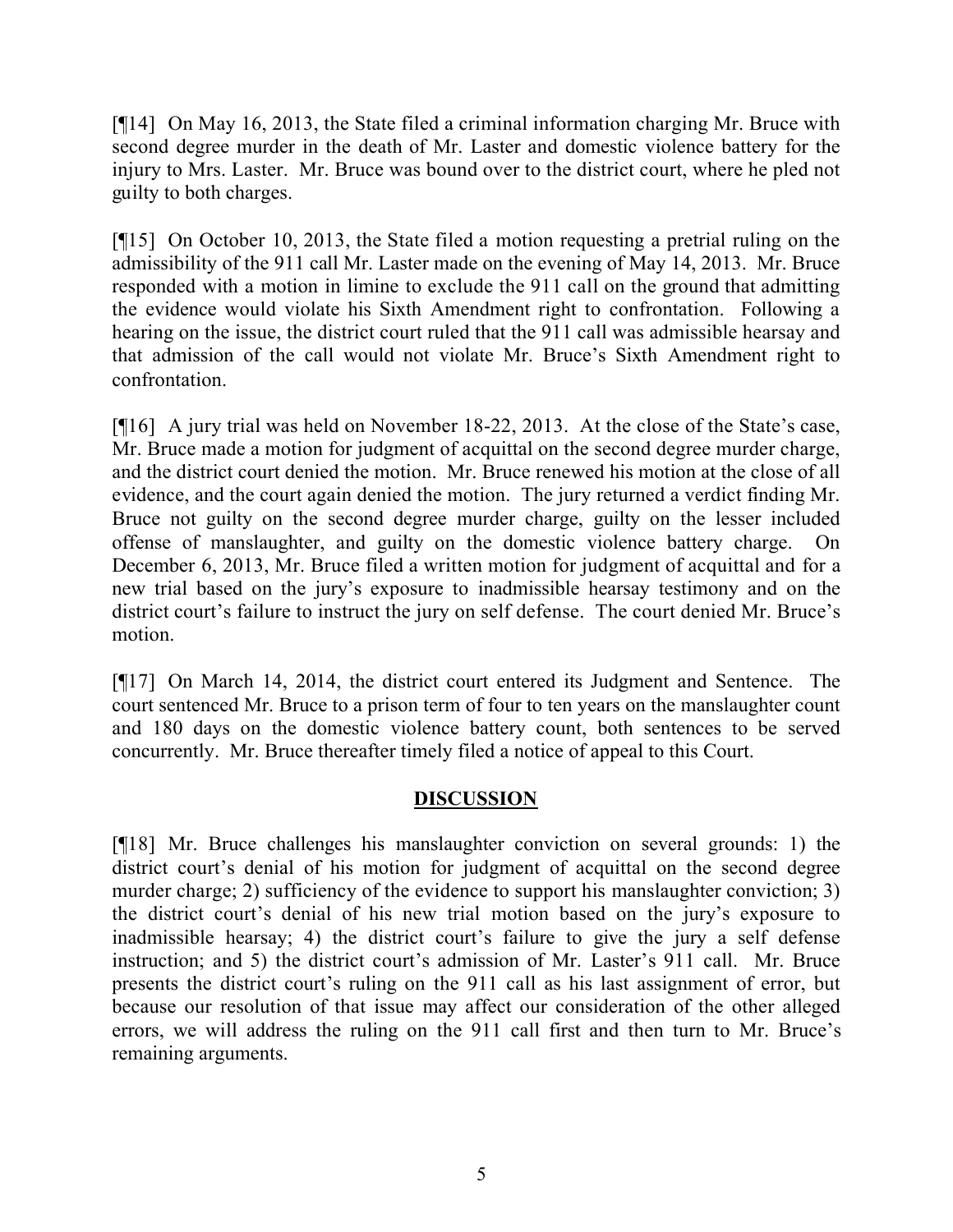### **A. Admissibility of 911 Call**

[¶19] In arguing that the district court erred in admitting Mr. Laster's 911 call, Mr. Bruce contends that the evidence was admitted in violation of his Sixth Amendment right of confrontation and was inadmissible hearsay. Whether an evidentiary ruling violates a defendant's Sixth Amendment right to confront witnesses against him is a question of law that this Court reviews de novo. *Counts v. State*, 2012 WY 70, ¶ 31, 277 P.3d 94, 104 (Wyo. 2012); *Hannon v. State*, 2004 WY 8, ¶ 11, 84 P.3d 320, 328 (Wyo. 2004). We review rulings on the admissibility of evidence for an abuse of discretion:

> This Court reviews alleged errors relating to the admission of evidence for an abuse of discretion. *Marquess v. State*, 2011 WY 95, ¶ 12, 256 P.3d 506, 510 (Wyo.2011). "Determining whether the trial court abused its discretion involves the consideration of whether the court could reasonably conclude as it did, and whether it acted in an arbitrary and capricious manner." *Lancaster v. State*, 2002 WY 45, ¶ 11, 43 P.3d 80, 87 (Wyo.2002) (citing *Trujillo v. State*, 2 P.3d 567, 571 (Wyo.2000)). A trial court's evidentiary rulings "are entitled to considerable deference," and will not be reversed "so long as there exists a legitimate basis for the trial court's ruling...." *Armstrong v. Hrabal*, 2004 WY 39, ¶ 10, 87 P.3d 1226, 1230 (Wyo.2004) (internal quotes and citations omitted).

*Ortiz v. State*, 2014 WY 60, ¶ 67, 326 P.3d 883, 897 (Wyo. 2014).

[¶20] While Mr. Bruce's arguments are directed at particular isolated statements within Mr. Laster's 911 call, the context of those statements is important in our consideration of both of Mr. Bruce's arguments. We therefore set forth the entire text of the call against which we will consider Mr. Bruce's confrontation clause and hearsay arguments.

> Shey Bruce Criminal No. 6912 911 call on assault

Dispatcher: 911 what's the address of the emergency?

C. Laster: My Wife (sic) has been assaulted, and she was hit real hard in the temple lobe. I don't know if we need an ambulance or if I should just bring her in, but I'll let you talk to her and then she can explain it.

Dispatcher: Okay.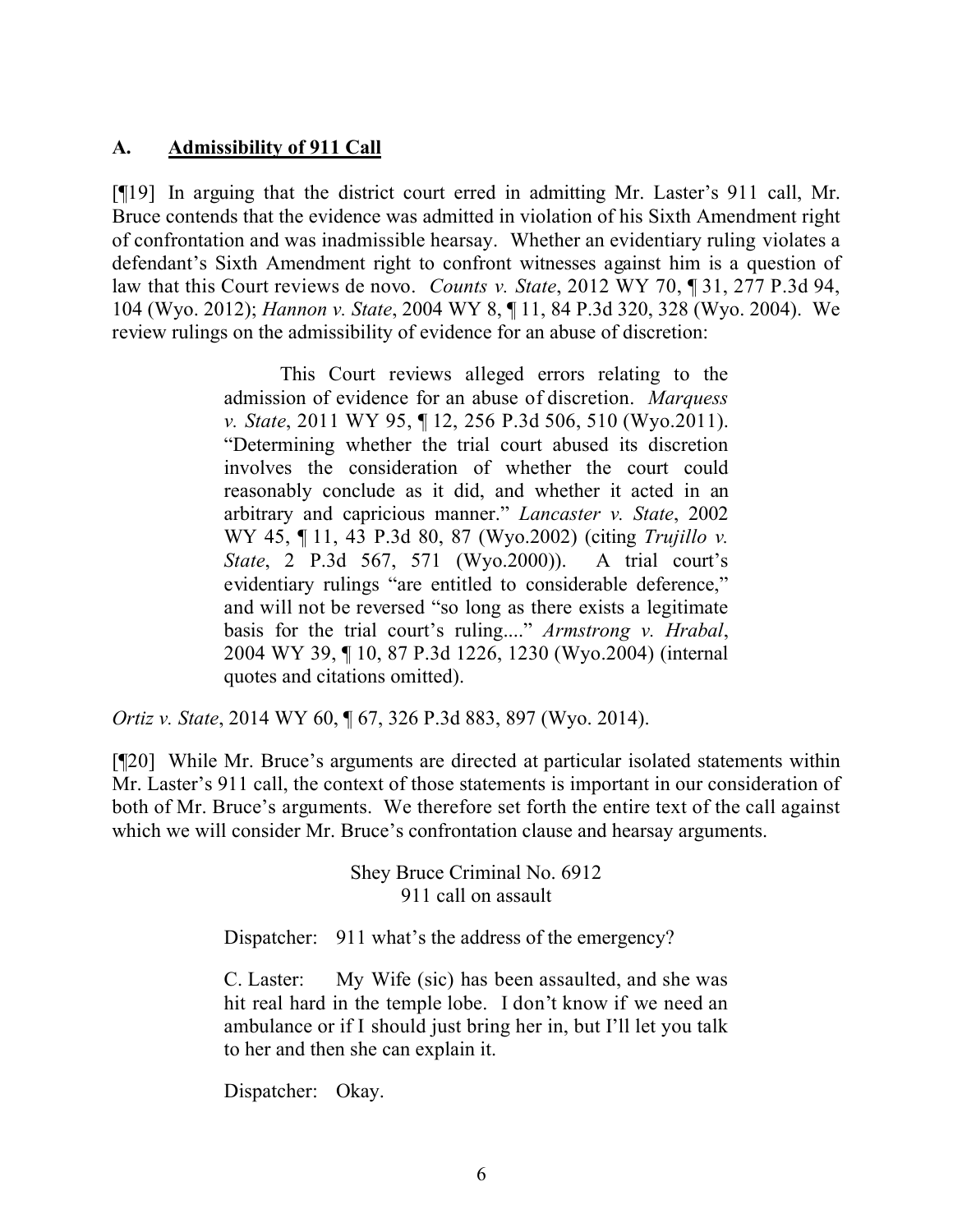L. Laster: Hello.

Dispatcher: Hi this is the 911 Center, What's the address that you're at?

| L. Laster: | 115 Main Street. |  |
|------------|------------------|--|
|            |                  |  |

Dispatcher: Okay and what is your name?

C. Laster: We live in the alley.

L. Laster: Lavena Laster.

Dispatcher: What was your name again?

L. Laster: Lavena Laster.

Dispatcher: Lavena, Okay.

C. Laster: Hello.

Dispatcher: Okay what's the phone number your (sic) calling me from Lavena?

C. Laster: A guy was over here and hit her temple lobe and she's having severe headaches now.

L. Laster: My head hurts.

C. Laster: And I think we might need to get her to a hospital.

Dispatcher: Okay, what's the phone number that you're calling me from?

C. Laster: I'm calling from [telephone number redacted].

Dispatcher: Okay, now is the person that assaulted her, are they still there?

C. Laster: Beg your pardon?

Dispatcher: The person that assaulted her, are they still there?

C. Laster: No, I got hit a couple times in the head with a beer bottle, but they have left ...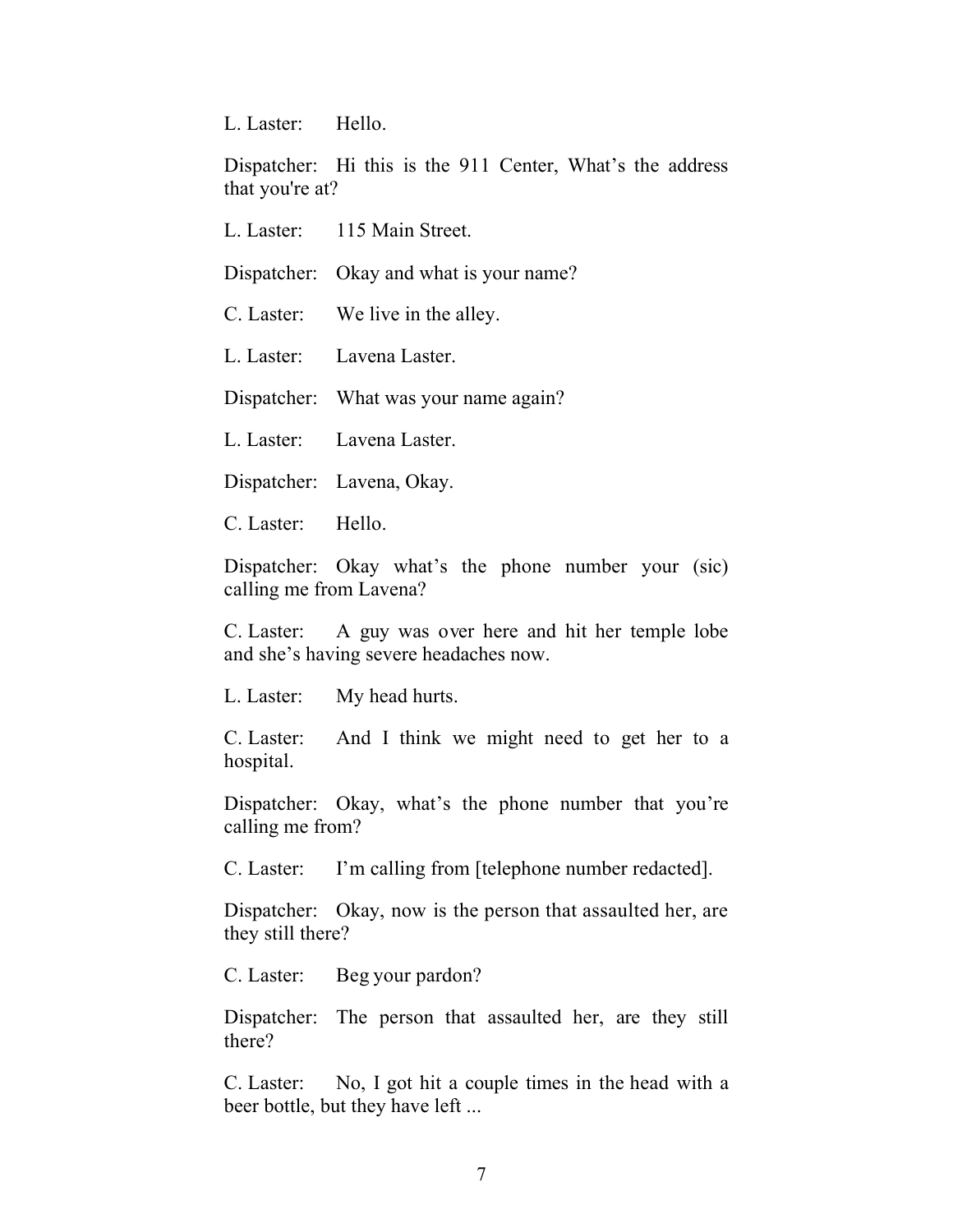(L. Laster repeatedly yelling her head hurts in background)

C. Laster: Hun, [we're] gonna try to get you to the hospital here as quick as we can.

|                                                                                                                       | Dispatcher: Okay, how old is your wife?                     |  |
|-----------------------------------------------------------------------------------------------------------------------|-------------------------------------------------------------|--|
| $C.$ Laster: 49.                                                                                                      |                                                             |  |
|                                                                                                                       | Dispatcher: Okay. Is her breathing normal?                  |  |
|                                                                                                                       | C. Laster: Beg your pardon?                                 |  |
|                                                                                                                       | Dispatcher: Is she breathing normally?                      |  |
|                                                                                                                       | C. Laster: Ya she's just got severe headaches.              |  |
| Dispatcher: Okay.                                                                                                     |                                                             |  |
| $C.$ Laster: And                                                                                                      |                                                             |  |
|                                                                                                                       | Dispatcher: Okay does she                                   |  |
| her head.                                                                                                             | C. Laster: I don't know if she's got blood clots or what in |  |
|                                                                                                                       | Dispatcher: Okay. When did this happen?                     |  |
|                                                                                                                       | C. Laster: About 20 minutes ago.                            |  |
| paralysis[?]                                                                                                          | Dispatcher: Okay does she have any numbness or              |  |
| C. Laster: Your (sic) gonna have to talk to her. Hun, Hun<br>talk to $\dots$ this is 911, Hun you gotta talk to them. |                                                             |  |
| L. Laster: No.                                                                                                        |                                                             |  |
|                                                                                                                       | C. Laster: You gotta talk to them.                          |  |
| Dispatcher: Lavena?                                                                                                   |                                                             |  |
|                                                                                                                       | L. Laster: What? Yes, What?                                 |  |
|                                                                                                                       | Dispatcher: Lavena do have any numbness or paralysis?       |  |
| L. Laster:                                                                                                            | No you know my head fucking hurts                           |  |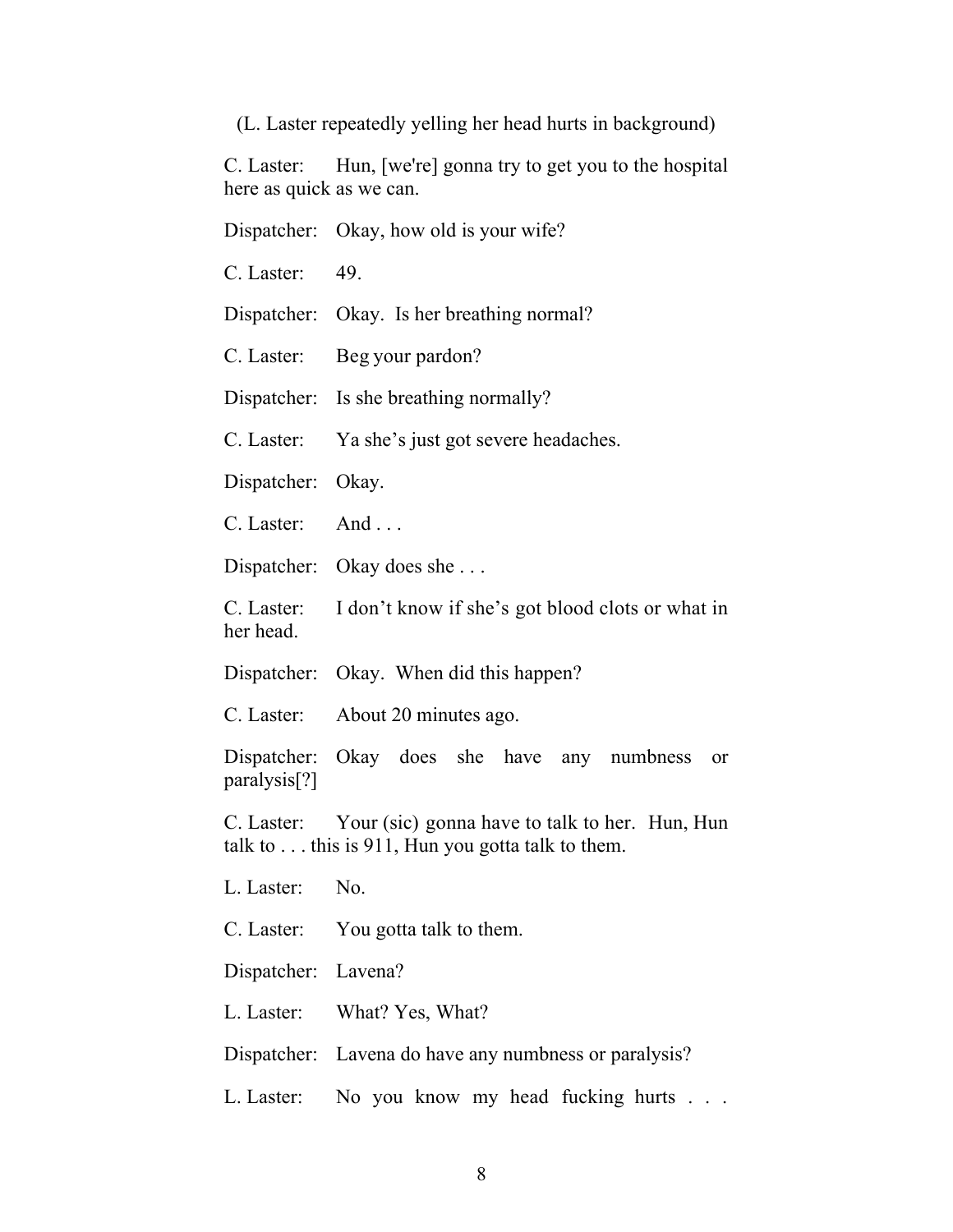Repeatedly yelling ouch . . .

Dispatcher: Lavena . . .

L. Laster: ... Repeatedly yelling ouch...

Dispatcher: Have you had any recent changes in your behavior[?]

C. Laster: Maybe she wasn't much information but she's hurting pretty bad.

Dispatcher: Okay, where did this happen at Charles?

C. Laster: Beg your pardon.

Dispatcher: Where did this happen at?

C. Laster: In my house.

Dispatcher: At your house, okay. Where's the person that assaulted you guys?

C. Laster: Shay something, I don't know his last name, but I'm alright.

Dispatcher: Okay. Where did the person go that assaulted you?

C. Laster: I don't know exactly what the address but it[']s right across from the high school in Shoshoni.

Dispatcher: Okay.

C. Laster: Hun we've got help coming it's on the way.

Dispatcher: Okay. I'm sending the ambulance now. Stay on the line and I will tell you exactly what to do.

C. Laster: Okay. I'm at 115 Main . . .

Dispatcher: Are you at 115 or 117 Main?

C. Laster: Either one, I own two pieces of property, and I live in a trailer in the back, in the alley.

Dispatcher: Okay, and you're at the trailer in the back?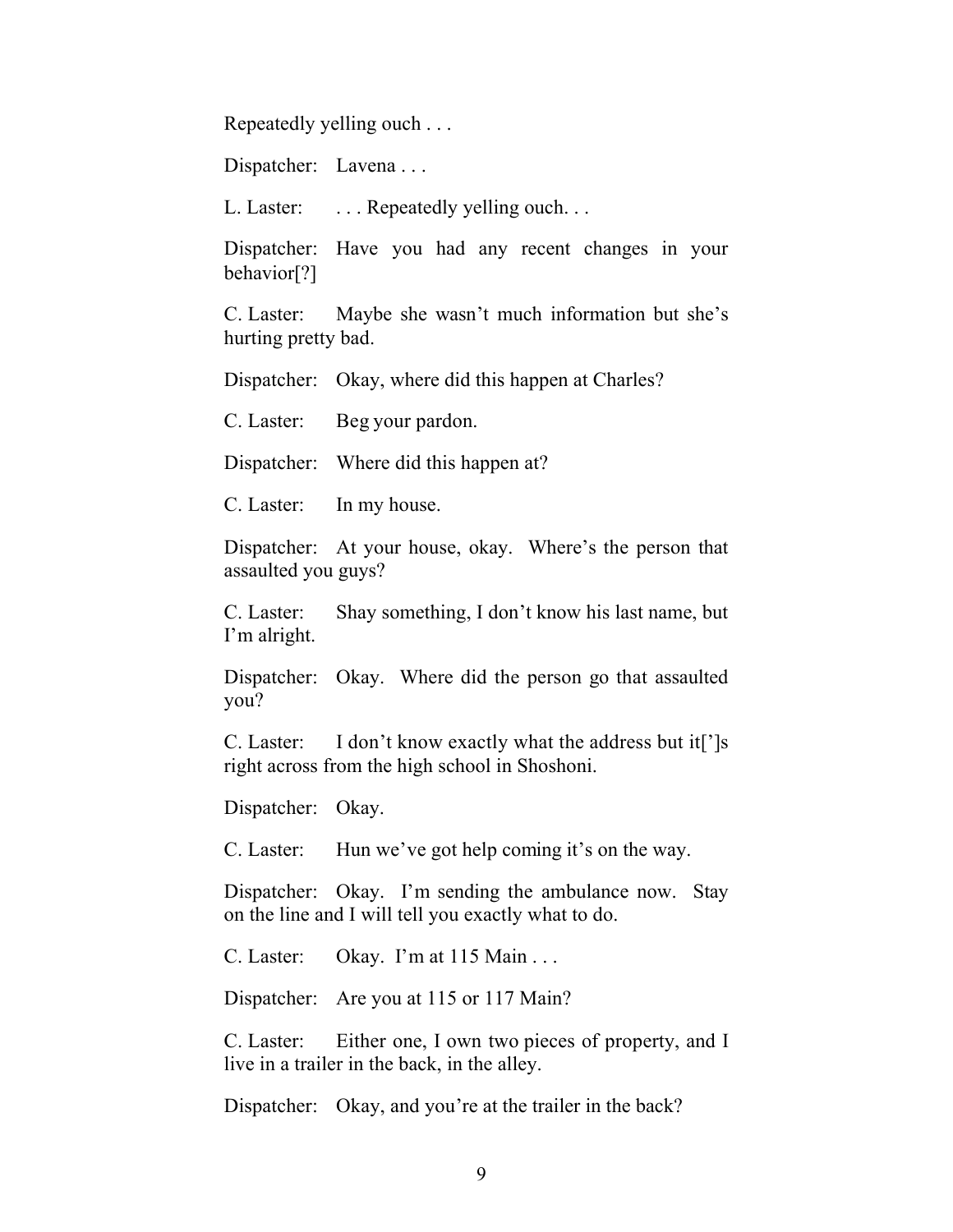C. Laster: I live in the mobile home in the back.

Dispatcher: Okay. Okay, reassure her that help is on the way, don't let her have anything . . .

C. Laster: Hey babe, help[']s on the way.

Dispatcher: Okay don't let her have anything to eat or drink, as it might make her sick or cause problems for the doctor.

C. Laster: I'm hard of hearing . . . Hun help is on the way babe, Hun helps on the way.

L. Laster: Right now (inaudible).

C. Laster: There's nothing I can do for you [now], helps on the way. Hun ...

Dispatcher: Okay, are you still there Charles?

C. Laster: Beg your pardon.

Dispatcher: Don't let her have anything to eat or drink, as it might make her sick or cause problems for the doctor.

C. Laster: Okay well just get some help over here and give me the instructions when they get here.

Dispatcher: Okay.

C. Laster: And right now I'm worried about my wife, and I'm not listening to instructions.

Dispatcher: Okay Charles we've got the ambulance paged and I've got a deputy on his way over there right now.

C. Laster: Okay sounds good.

Dispatcher: Okay.

C. Laster: Okay thanks ma'am.

Dispatcher: You're welcome.

C. Laster: I appreciate it.

Dispatcher: Not a problem.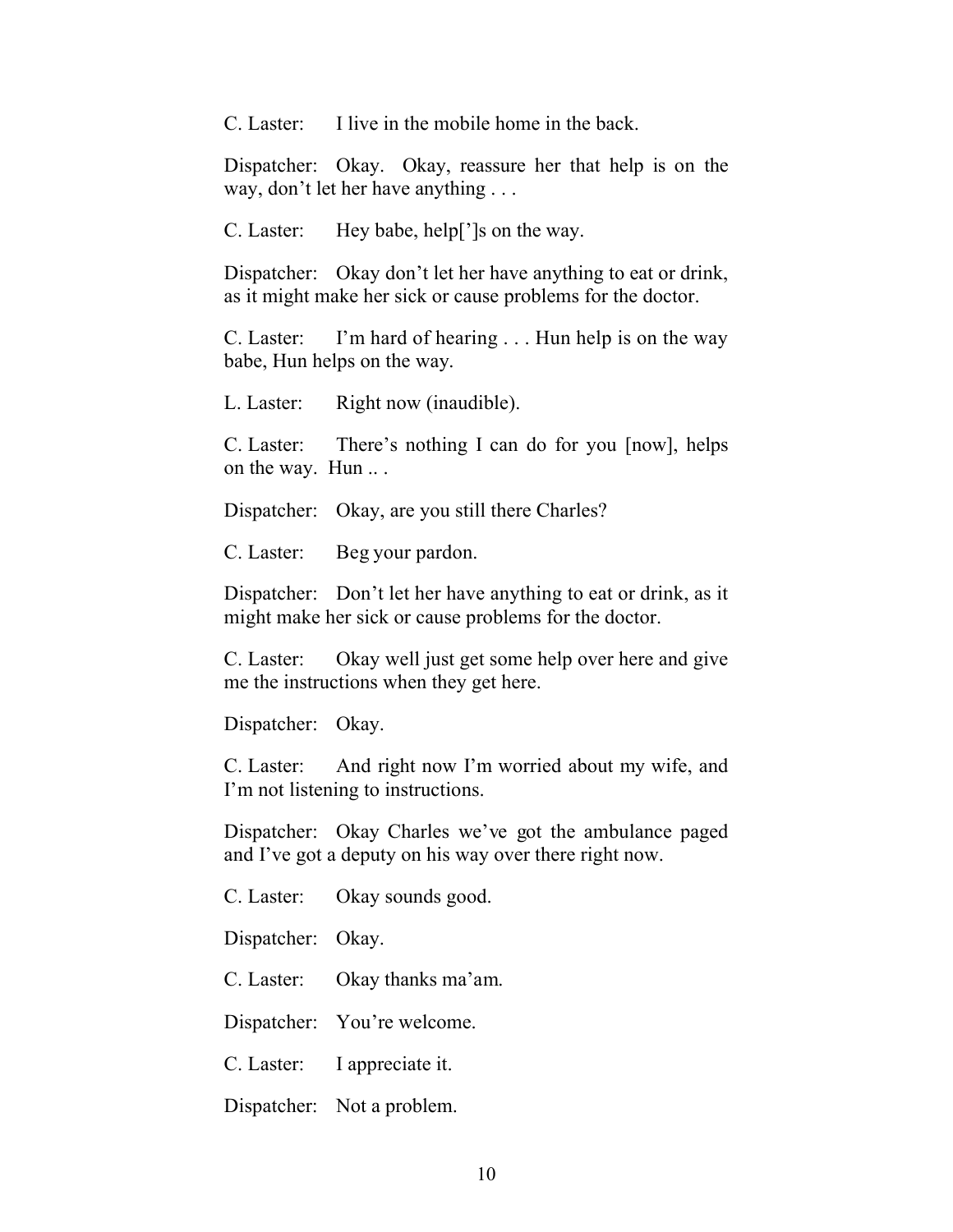C. Laster: Okay. Dispatcher: Alright. C. Laster: Okay, bye. Dispatcher: Bye.

#### RECORDING ENDS

### *1. Sixth Amendment Ruling*

[¶21] The Sixth Amendment protects a defendant's right to confront witnesses against him, and owing to that protection, testimonial statements of a witness absent from trial are admissible "only where the declarant is unavailable, and only where the defendant has had a prior opportunity to cross-examine." *Crawford v. Washington*, 541 U.S. 36, 59, 124 S.Ct. 1354, 1369, 158 L.Ed.2d 177 (2004); *see also Anderson v. State*, 2014 WY 13, ¶ 27, 317 P.3d 1108, 1118 (Wyo. 2014); *Rodriguez v. State*, 2010 WY 170, ¶ 9, 245 P.3d 818, 823 (Wyo. 2010); *Szymanski v. State*, 2007 WY 139, ¶ 16, 166 P.3d 879, 883 (Wyo. 2007). Stated as a three-part test, the Sixth Amendment confrontation clause bars the admission of an out-of-court statement if the statement is testimonial, the declarant is unavailable, and the defendant had no opportunity to cross-examine the declarant concerning the statement. *Crawford*, 541 U.S. at 68, 124 S.Ct. at 1374; *Szymanski*, ¶ 16, 166 P.3d at 883.

[¶22] In *Crawford*, the Supreme Court abandoned consideration of a statement's reliability in determining admissibility under the Sixth Amendment. *Crawford*, 541 U.S. at 60-62, 124 S.Ct. at 1369-70; *Teniente v. State*, 2007 WY 165, ¶ 77, 169 P.3d 512, 533- 34 (Wyo. 2007); *Vigil v. State*, 2004 WY 110, ¶ 18, 98 P.3d 172, 177-78 (Wyo. 2004). The Court explained that while the reliability of a statement may be a proper consideration in the application of hearsay rules, it is not a factor to be considered in determining the admissibility of a statement under the Sixth Amendment. *Crawford*, 541 U.S. at 60-62, 124 S.Ct. at 1369-70. If the statement is testimonial, "the only indicium of reliability sufficient to satisfy constitutional demands is the one the Constitution actually prescribes: confrontation." *Id.*, 541 U.S. at 69, 124 S.Ct. at 1374; *see also Bush v. State*, 2008 WY 108, ¶ 34, 193 P.3d 203, 211-12 (Wyo. 2008); *Teniente*, ¶ 77, 169 P.3d at 535; *Vigil*, ¶ 18, 98 P.3d at 179.

[¶23] The Supreme Court did not in *Crawford* attempt to fully define the difference between a testimonial statement and a non-testimonial statement. The Court stated:

> We leave for another day any effort to spell out a comprehensive definition of "testimonial." Whatever else the term covers, it applies at a minimum to prior testimony at a preliminary hearing, before a grand jury, or at a former trial;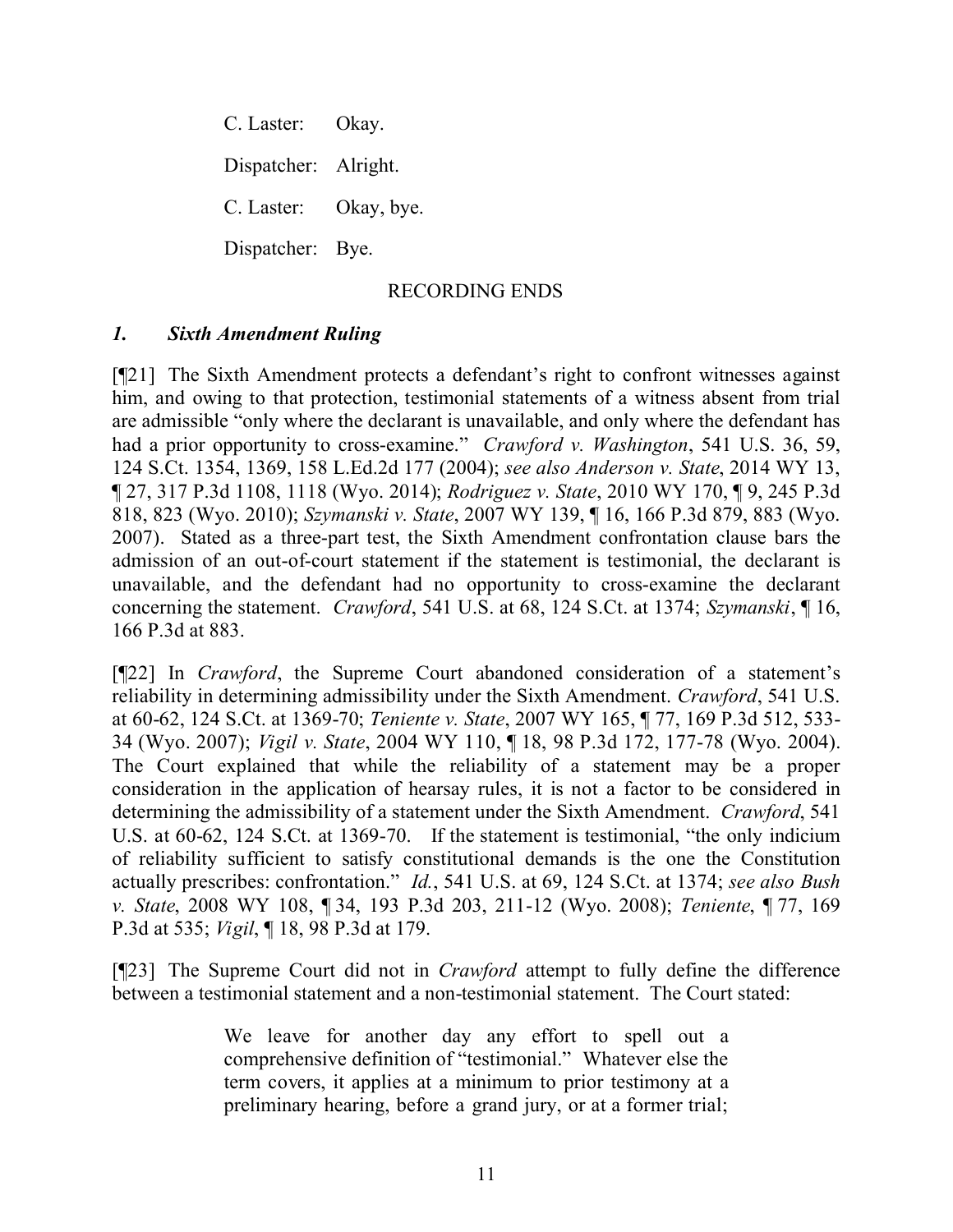and to police interrogations.

*Crawford*, 541 U.S. at 68, 124 S.Ct. at 1374 (footnote omitted).

[¶24] A couple of years after *Crawford*, the Supreme Court did flesh out the distinction between testimonial and non-testimonial statements:

> Statements are nontestimonial when made in the course of police interrogation under circumstances objectively indicating that the primary purpose of the interrogation is to enable police assistance to meet an ongoing emergency. They are testimonial when the circumstances objectively indicate that there is no such ongoing emergency, and that the primary purpose of the interrogation is to establish or prove past events potentially relevant to later criminal prosecution.

*Davis v. Washington*, 547 U.S. 813, 822, 126 S.Ct. 2266, 2273-74, 165 L.Ed.2d 224 (2006) (footnote omitted); *see also Szymanski*, ¶ 18, 166 P.3d at 884.

[¶25] In *Michigan v. Bryant*, 562 U.S. 344, 131 S.Ct. 1143, 179 L.Ed.2d 93 (2011), the Supreme Court again addressed the distinction between testimonial and non-testimonial statements. The Court did not expand the definition but provided guidance in making the determination, emphasizing in particular the objective nature of the inquiry:

> An objective analysis of the circumstances of an encounter and the statements and actions of the parties to it provides the most accurate assessment of the "primary purpose of the interrogation." The circumstances in which an encounter occurs—*e.g.,* at or near the scene of the crime versus at a police station, during an ongoing emergency or afterwards are clearly matters of objective fact. The statements and actions of the parties must also be objectively evaluated. That is, the relevant inquiry is not the subjective or actual purpose of the individuals involved in a particular encounter, but rather the purpose that reasonable participants would have had, as ascertained from the individuals' statements and actions and the circumstances in which the encounter occurred.

*Bryant*, 562 U.S. at \_\_\_, 131 S.Ct. at 1156 (footnote omitted).

[¶26] The Court explained why the existence of an ongoing emergency is an important factor in determining the primary purpose of an interrogation.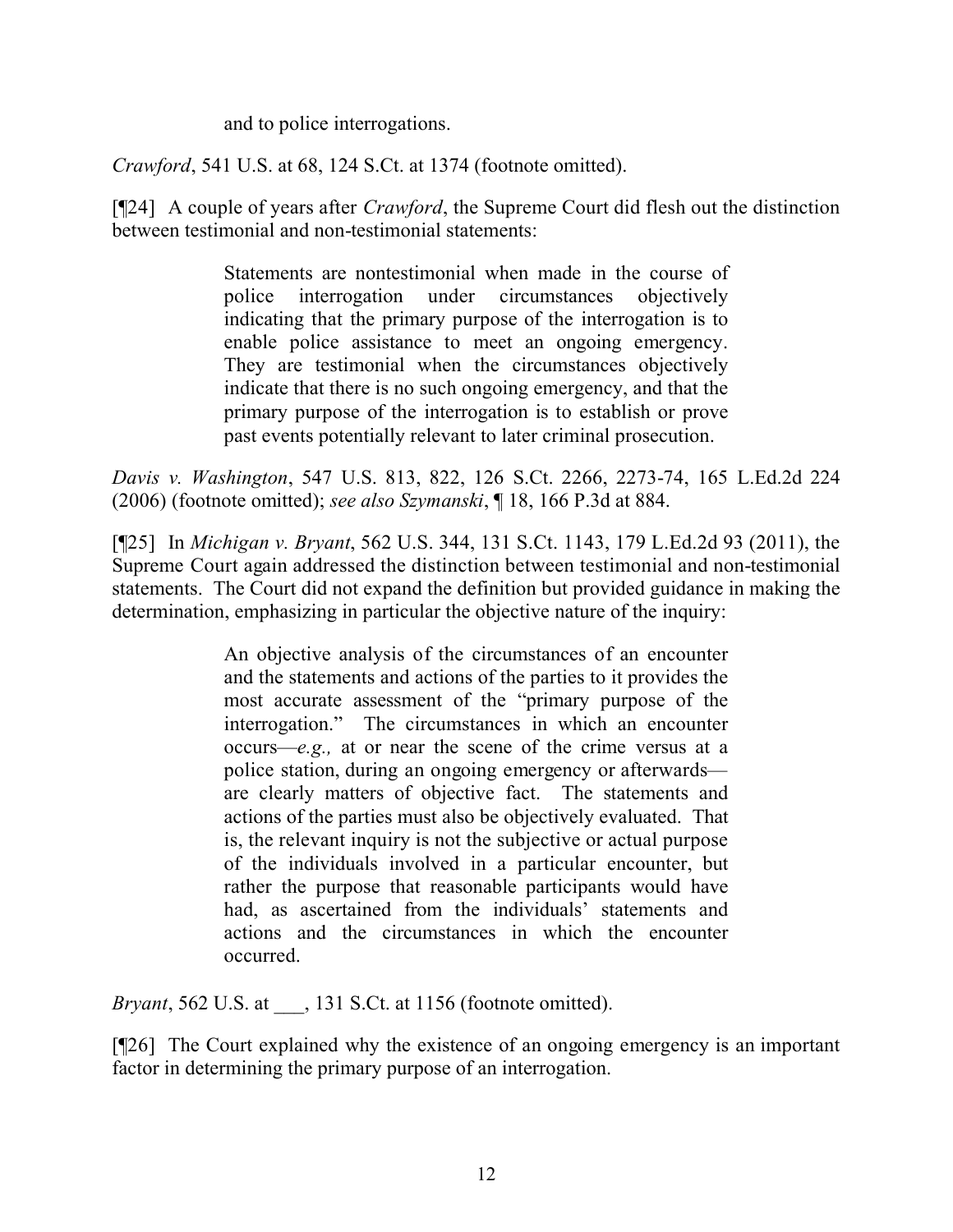As our recent Confrontation Clause cases have explained, the existence of an "ongoing emergency" at the time of an encounter between an individual and the police is among the most important circumstances informing the "primary purpose" of an interrogation. The existence of an ongoing emergency is relevant to determining the primary purpose of the interrogation because an emergency focuses the participants on something other than "prov[ing] past events potentially relevant to later criminal prosecution." Rather, it focuses them on "end[ing] a threatening situation."

*Bryant*, 562 U.S. at  $\qquad$ , 131 S.Ct. at 1157 (footnote and internal citations omitted).

[¶27] To summarize, the Sixth Amendment analysis requires an objective determination of an interrogation's "primary purpose" based on the circumstances in which the interrogation takes place as well as the statements and actions of both the interrogator and the declarant. *Bryant*, 562 U.S. at  $\qquad$ , 131 S.Ct. at 1156. In particular, the inquiry must determine whether the interrogation's primary purpose was to enable assistance to meet an ongoing emergency, or whether it was "to establish or prove past events potentially relevant to later criminal prosecution." *Id*. at 1165 (quoting *Davis*, 547 U.S. at 822, 126 S.Ct. 2266); *see also Bush*, ¶ 39, 193 P.3d at 213; *Szymanski*, ¶ 16, 166 P.3d at 883.

[¶28] Against this backdrop, we review the district court's ruling on the admissibility of Mr. Laster's 911 call under the Sixth Amendment. In ruling that the 911 call was admissible, the court found that it was a non-testimonial statement. The court reasoned:

> In listening to the 911 call, and reading the transcript provided by the defendant the Dispatcher asks several questions concerning the location of the emergency, the names of the people on the call, the phone number of the emergency location, when the injury occurred, and lastly the location of the person who committed or caused the injury. The Dispatcher asks these same questions several times, and in different manners; however, what is glaringly absent is the who. One of the most important elements of proof of any crime is the identity of the defendant. In this instance, the Dispatcher never asks the Lasters who hurt them. All of her questions were to appropriately respond to [the] ongoing medical emergency. Even after Mr. Laster apparently misunderstood the Dispatcher's question "Where's the person that assaulted you guys?" and answered "Shay something, . . ."[,] [t]he Dispatcher reiterated the location question and she did not illicit information about the identity of the perpetrator. She does not ask any other potentially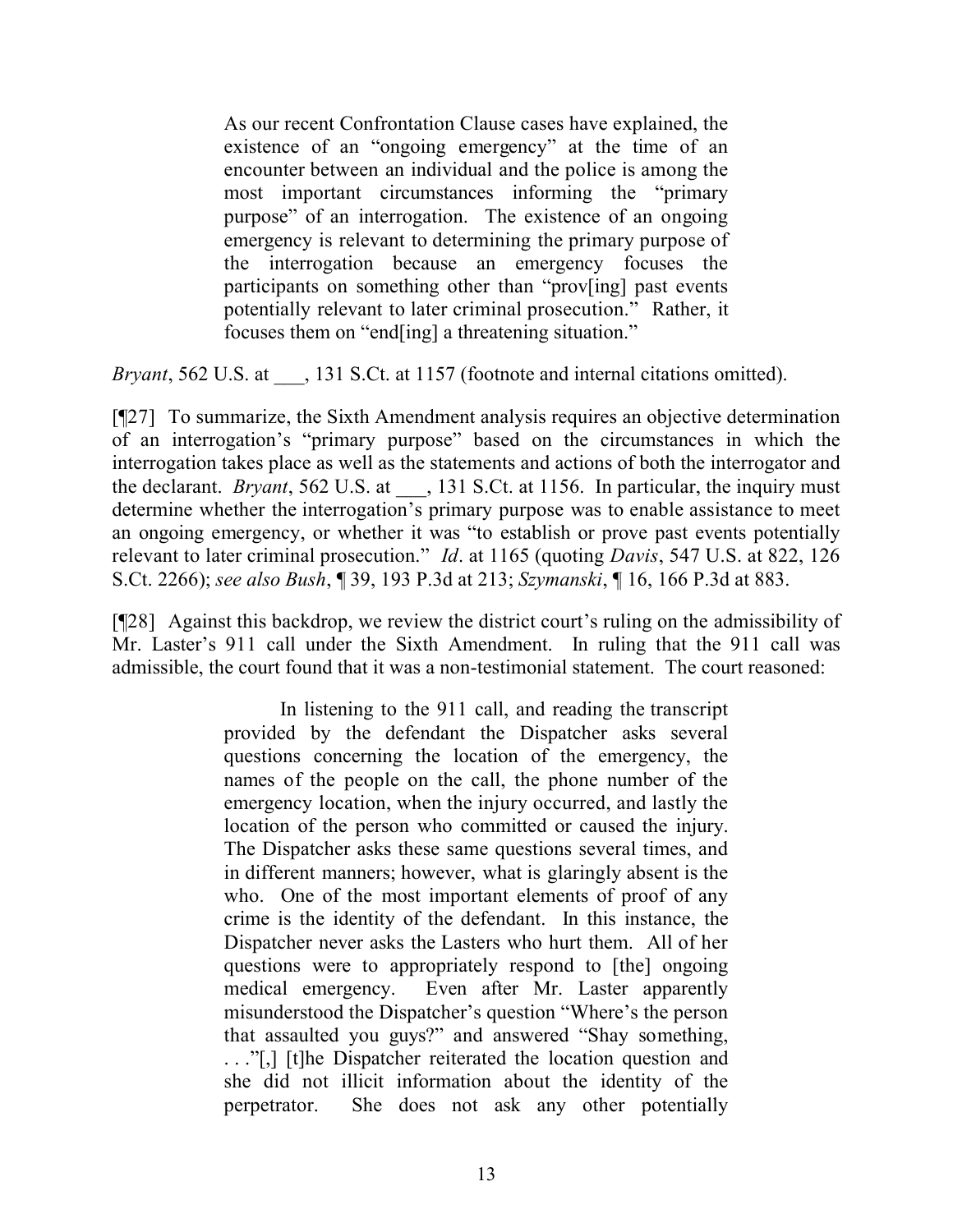identifying or criminal investigative type questions. The Court finds that taken as a whole, and viewed objectively, the questions posed by the 911 operator were primarily, if not exclusively, posed in response to the medical emergency perceived by Mr. Laster.

[¶29] Mr. Bruce takes issue with the district court's ruling, arguing there was no ongoing emergency because the call was made over twenty minutes after the assault, and that if there were an emergency, it was Mrs. Laster's emergency, not Mr. Laster's emergency. Mr. Bruce further argues the district court placed too much emphasis on the dispatcher's statements and too little on Mr. Laster's statements. We reject Mr. Bruce's arguments and agree with the district court that Mr. Laster's statements during the 911 call were non-testimonial.

[¶30] First, we reject Mr. Bruce's contention that there was not an on-going emergency. On the recording of the 911 call, Mrs. Laster can be heard, sometimes speaking to the dispatcher and sometimes in the background, repeatedly stating that her head hurts, crying ouch, moaning and making sounds of distress. For his part, Mr. Laster repeatedly expresses his concern with Mrs. Laster's severe headaches and expresses a concern that she may have blood clots in her head. While the assault itself had ended, the medical emergency clearly continued.

[¶31] We likewise find no merit in the assertion that the emergency should be rejected as a consideration in the Sixth Amendment analysis because the emergency was Mrs. Laster's and not Mr. Laster's. The focus of the "primary purpose" analysis is on the reason for the interrogation and the reason for the declarant's statements. While there may be instances where a declarant's relationship to an emergency may call into question the declarant's motives and whether the declarant's statements stemmed from a true concern regarding the emergency, the record does not support that suggestion in this case. Mrs. Laster testified that when she regained consciousness, Mr. Laster was already making the 911 call to get her help. Additionally, during the call, Mr. Laster tried to have Mrs. Laster provide information to the dispatcher, only to have Mrs. Laster persist in moaning and making other sounds of distress. Throughout the call, Mr. Laster spoke words of comfort to his wife and repeatedly expressed his concern with his wife's head injury and the need to get her medical help. Given the circumstances and Mr. Laster's focus on his wife's condition, we conclude that Mr. Laster made the 911 call because his wife was unable to make the call for herself, because he was concerned about his wife's head injury, and because he was seeking immediate medical assistance for his wife. The on-going emergency is thus properly considered in the Sixth Amendment analysis even though it was Mrs. Laster's injuries that created the emergency and Mr. Laster who made the 911 call.

[¶32] Finally, we address Mr. Bruce's contention that the district court placed too much emphasis on the dispatcher's questions and not enough emphasis on Mr. Laster's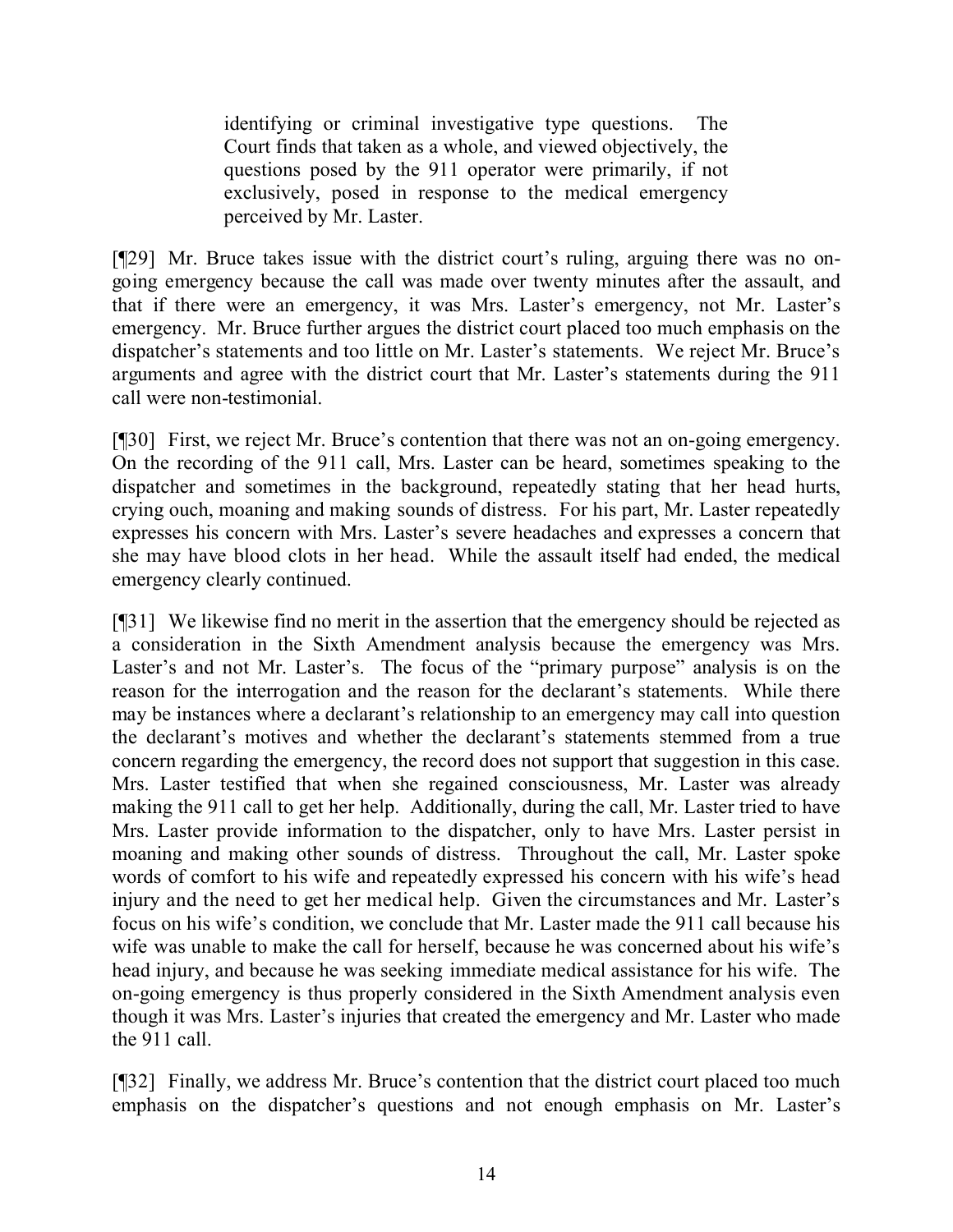statements. In particular, Mr. Bruce argues that Mr. Laster's statements in which he reported he was "hit a couple times in the head with a beer bottle," and in which he identified his assailant as "Shay something," were testimonial statements and should have been redacted from the recording and transcript presented to the jury. We reject this argument because it fails to take into consideration the entirety of the circumstances in which the statements were made.

[¶33] In holding that the statements of both the interrogator and the declarant must be considered when conducting a Sixth Amendment analysis, the Supreme Court did not suggest that the questions and statements of each participant be considered in isolation. The Court instead emphasized the need to consider the questions and statements together and in light of the circumstances.

> In addition to the circumstances in which an encounter occurs, the statements and actions of both the declarant and interrogators provide objective evidence of the primary purpose of the interrogation. See, *e.g.*, *Davis*, 547 U.S., at 827, 126 S.Ct. 2266 ("[T]he nature of what was *asked and answered* in *Davis,* again viewed objectively, was such that the elicited statements were necessary to be able to *resolve*  the present emergency, rather than simply to learn (as in *Crawford* ) what had happened in the past" (first emphasis added)). . . .

> ... In many instances, the primary purpose of the interrogation will be most accurately ascertained by looking to the contents of both the questions and the answers. To give an extreme example, if the police say to a victim, "Tell us who did this to you so that we can arrest and prosecute them," the victim's response that "Rick did it," appears purely accusatory because by virtue of the phrasing of the question, the victim necessarily has prosecution in mind when she answers.

> > . . . .

. . . During an ongoing emergency, a victim is most likely to want the threat to her and to other potential victims to end, but that does not necessarily mean that the victim wants or envisions prosecution of the assailant. A victim may want the attacker to be incapacitated temporarily or rehabilitated. Alternatively, a severely injured victim may have no purpose at all in answering questions posed; the answers may be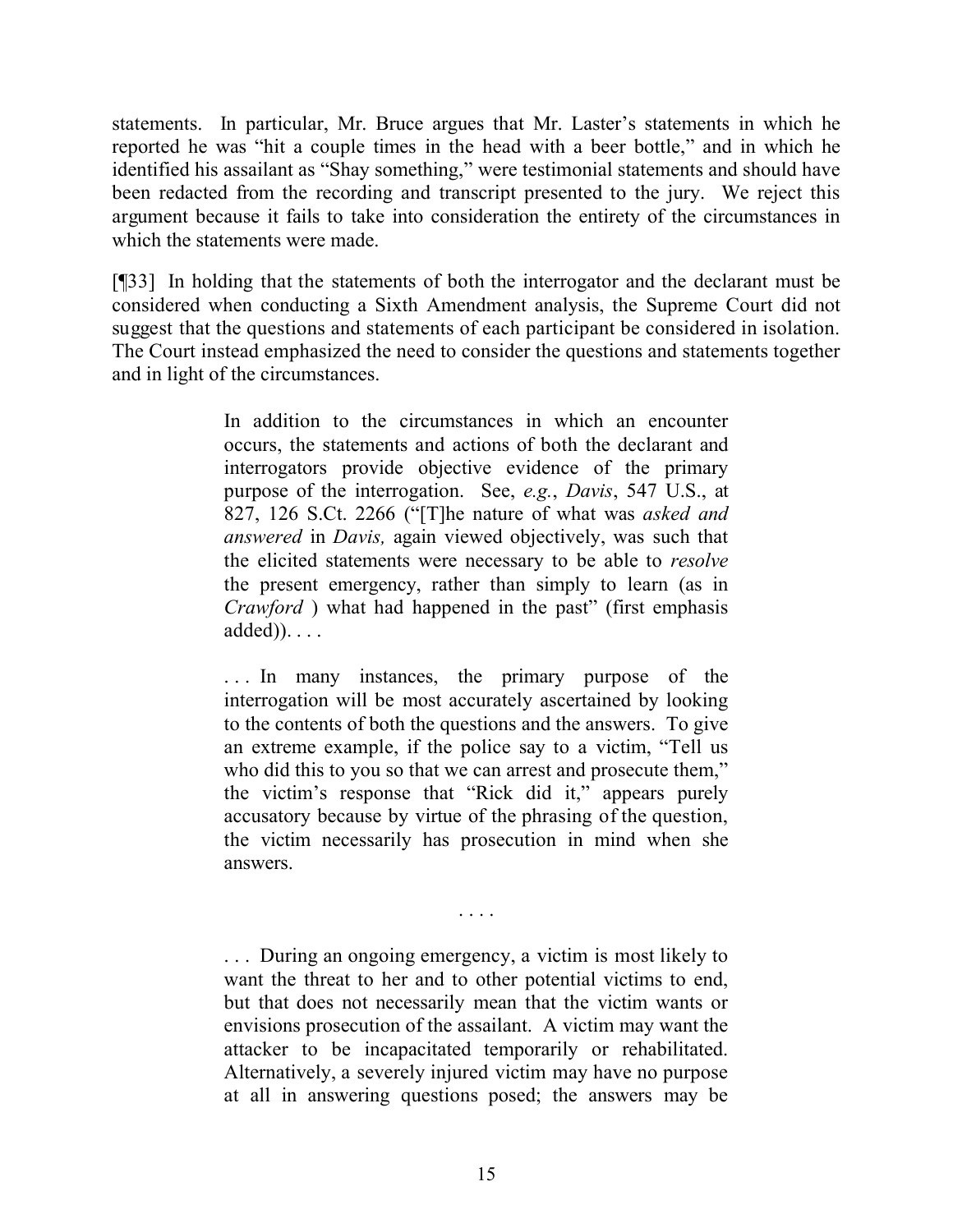simply reflexive. The victim's injuries could be so debilitating as to prevent her from thinking sufficiently clearly to understand whether her statements are for the purpose of addressing an ongoing emergency or for the purpose of future prosecution. Taking into account a victim's injuries does not transform this objective inquiry into a subjective one. The inquiry is still objective because it focuses on the understanding and purpose of a reasonable victim in the circumstances of the actual victim circumstances that prominently include the victim's physical state.

*Bryant*, 562 U.S. at \_\_\_, 131 S.Ct. at 1160-62 (footnote omitted).

[¶34] As the foregoing discussion illustrates, the focus of the Sixth Amendment analysis is not on the statements in isolation but on the purpose of those statements as framed by their context. The fact then that Mr. Laster reported what happened to him and the identity of his assailant does not make those statements testimonial. The statements are testimonial only if the context in which they were made indicates that Mr. Laster's purpose in making the statements was to assist in a future prosecution, and in this case, we find nothing to suggest such a purpose.

[¶35] First, none of the dispatcher's questions were prosecution oriented. The dispatcher's questions were directed at determining the location of the emergency, the nature of the injury, and whether the assailant was still in the area. These are questions directed at enabling the dispatcher to send assistance efficiently and safely. As the district court observed, the dispatcher at no time asked for the identity of the assailant. Nor did the dispatcher ask questions concerning what happened during the altercation or why. Thus, none of the dispatcher's questions would have signaled Mr. Laster that he was providing information for a future prosecution.

[¶36] The remaining circumstances likewise weigh against finding any prosecutorial purpose in Mr. Laster's statements. Throughout most of the call, Mrs. Laster can be heard in the background yelling and moaning in pain. Mr. Laster himself was hard of hearing, intoxicated, and was dividing his attention between the dispatcher and his wife. For example, immediately after Mr. Laster told the dispatcher that he had been hit a couple of times with a beer bottle, he turned his attention to Mrs. Laster and told her he was trying to get her help as quick as he could. Likewise, shortly after identifying "Shay something" as his assailant, Mr. Laster again spoke to his wife, telling her that help was on the way.

[¶37] It is clear from the entirety of the 911 call, that Mr. Laster did not call 911 to report that a crime had been committed. He called to seek medical assistance for his wife. When Mr. Laster's statements concerning what happened to him and the identity of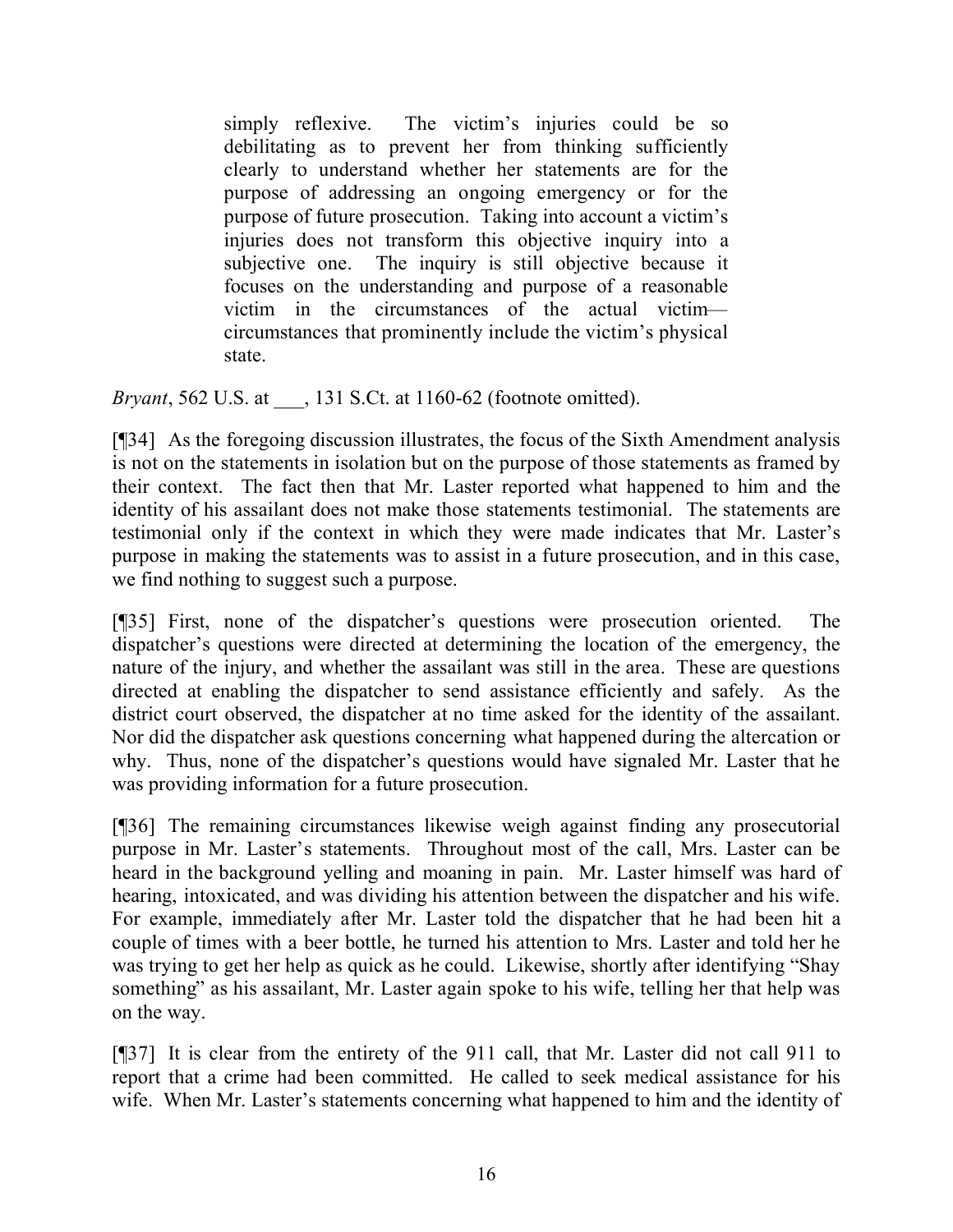his assailant are considered in the context in which they were made, we cannot conclude that those statements changed the primary purpose of the call from seeking medical assistance to assisting in a future prosecution. Mr. Laster's focus throughout the call remained on his wife's injury, and to the extent he provided additional information, the circumstances indicate that the information was offered "reflexively," with no change in Mr. Laster's purpose for providing the information. *See Bryant*, 562 U.S. at  $\qquad$ , 131 S.Ct. at 1161.

[¶38] The facts of this case are analogous to those addressed by the Supreme Court in *Bryant*. In *Bryant*, the victim suffered a mortal gunshot wound at one location and then drove to a gas station. *Bryant*, 562 U.S. at \_\_\_, 131 S.Ct. at 1150. Police officers reported to the gas station and found the victim on the ground bleeding from the wound. *Id*. The officers asked the victim, "what had happened, who had shot him, and where the shooting had occurred." *Id*. The victim answered those questions, and the Court held the victim's statements were admissible because the purpose of the interrogation was to address an ongoing emergency. *Id*. The Court explained, in part:

> The circumstances of the encounter provide important context for understanding [the victim's] statements to the police. When the police arrived at [the victim's] side, their first question to him was "What happened?" [The victim's] response was either "Rick shot me" or "I was shot," followed very quickly by an identification of "Rick" as the shooter. In response to further questions, [the victim] explained that the shooting occurred through the back door of Bryant's house and provided a physical description of the shooter. When he made the statements, [the victim] was lying in a gas station parking lot bleeding from a mortal gunshot wound to his abdomen. His answers to the police officers' questions were punctuated with questions about when emergency medical services would arrive. He was obviously in considerable pain and had difficulty breathing and talking. From this description of his condition and report of his statements, we cannot say that a person in [the victim's] situation would have had a "primary purpose" "to establish or prove past events potentially relevant to later criminal prosecution."

For their part, the police responded to a call that a man had been shot. As discussed above, they did not know why, where, or when the shooting had occurred. Nor did they know the location of the shooter or anything else about the circumstances in which the crime occurred. The questions they asked—"what had happened, who had shot him, and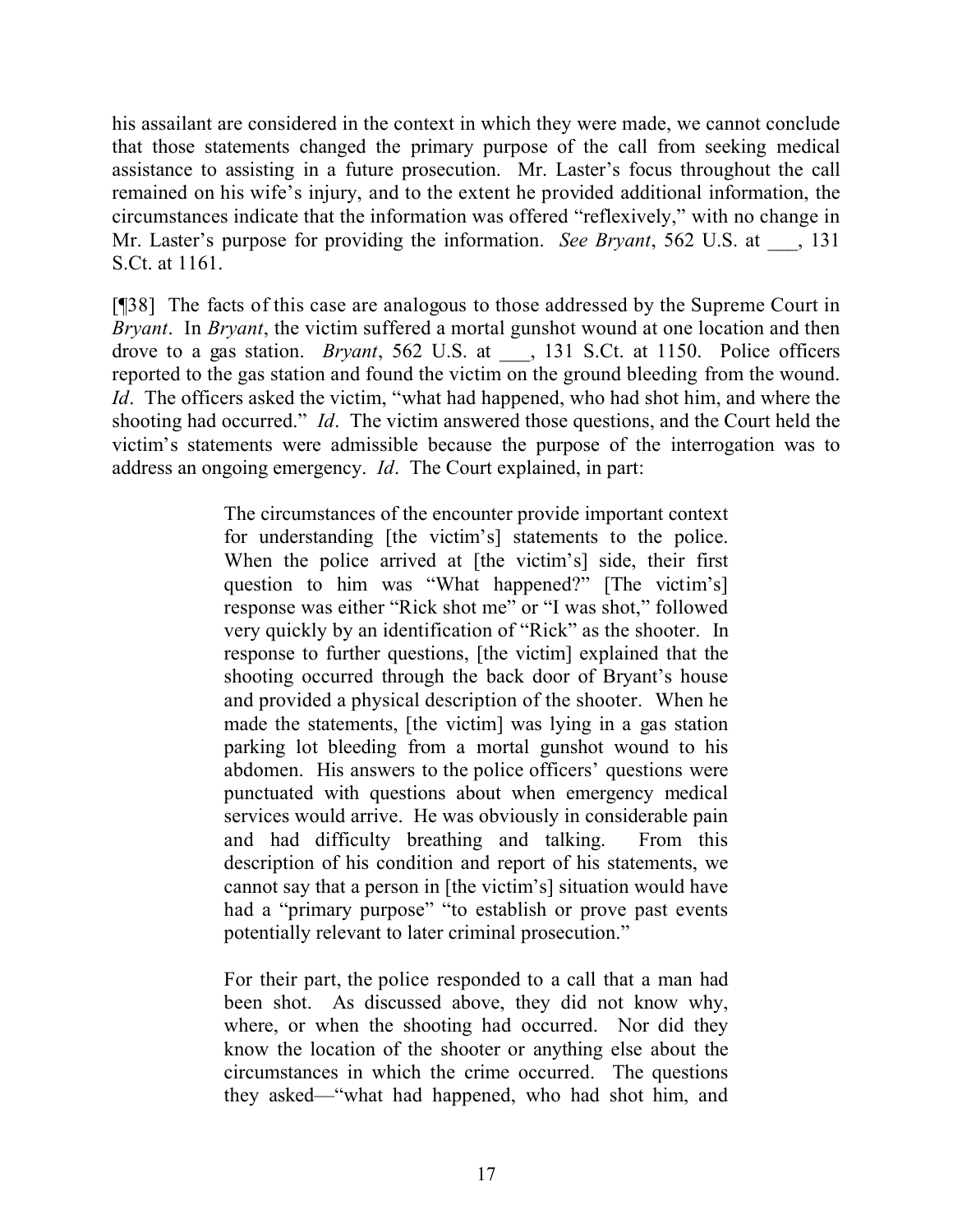where the shooting occurred,"—were the exact type of questions necessary to allow the police to "'assess the situation, the threat to their own safety, and possible danger to the potential victim'" and to the public, including to allow them to ascertain "whether they would be encountering a violent felon[.]" In other words, they solicited the information necessary to enable them "to meet an ongoing emergency."

*Bryant*, 562 U.S. at  $\qquad$ , 131 S.Ct. at 1165-66 (footnotes and internal citations omitted).

[¶39] For the foregoing reasons, we find Mr. Laster's statements during the 911 call were non-testimonial and that the district court did not err in ruling that the statements were admissible under the Sixth Amendment. Having concluded that the district court did not err in its Sixth Amendment analysis, we next consider whether the court abused its discretion in admitting Mr. Laster's statements over Mr. Bruce's hearsay objections. *See Davis*, 547 U.S. at 821, 126 S.Ct. at 2273 (though not barred by the confrontation clause, non-testimonial statement remains subject to traditional limitations on hearsay evidence); *see also Majors v. State*, 2011 WY 63, ¶ 24, 252 P.3d 435, 441, n.2 (Wyo. 2011); *Bush*, ¶ 28, 193 P.3d at 210.

## *2. Hearsay Ruling*

[¶40] Hearsay is "a statement, other than one made by the declarant while testifying at the trial or hearing, offered in evidence to prove the truth of the matter asserted." W.R.E. 801(c). "Hearsay statements are generally inadmissible because they are made outside of court and, therefore, presumed to be unreliable." *Moore v. State*, 2013 WY 146, ¶ 11, 313 P.3d 505, 508 (Wyo. 2013) (citing W.R.E. 802). A hearsay statement is admissible, however, if it fits a recognized exception to the hearsay rule making it sufficiently reliable. *Moore*, ¶ 11, 313 P.3d at 508 (citing *Sanders v. State*, 7 P.3d 891, 895 (Wyo. 2000); *Johnson v. State*, 930 P.2d 358, 361–62 (Wyo. 1996)).

[¶41] The State argued that Mr. Laster's statements were admissible under four hearsay exceptions: 1) as a present sense impression under Wyoming Rule of Evidence 803(1); 2) as an excited utterance under W.R.E. 803(2); 3) as a statement of then-existing mental, emotional or physical condition under W.R.E. 803(3); and 4), under the catchall provisions of W.R.E. 804(b)(6). The district court found the statements admissible "under a combination of the exceptions to the hearsay rule," and specifically referred to the exception for statements concerning then-existing mental and emotional condition and the Rule 804(b)(6 ) catchall. Though not specifically cited by the district court as an exception applicable to Mr. Laster's statements, the district court's analysis also incorporated a discussion of the present sense impression exception.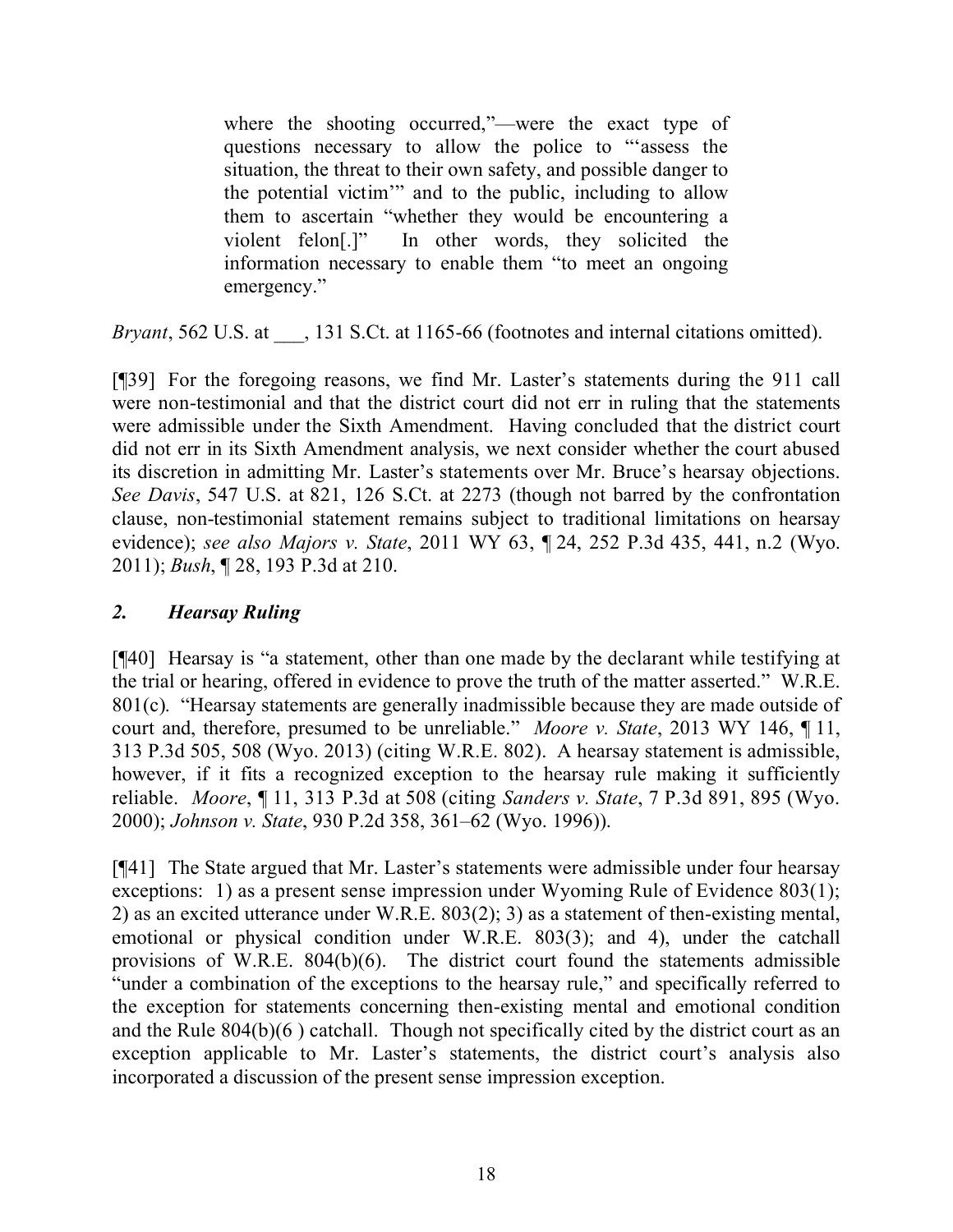[¶42] We disagree with the district court's application of the exception for the declarant's then-existing mental, physical, or emotional condition. The testimony the State sought to rely upon related to a fact, that Mr. Laster had been hit by a beer bottle by a man named Shey. The rule specifically excludes a statement "of memory or belief to prove the fact remembered or believed" unless the statement relates to the execution of a will. W.R.E. 803(3); 4 Christopher B. Mueller and Laird C. Kirkpatrick, *Federal Evidence* § 8:70 (4th ed. 2013).

[¶43] We also reject application of the Rule 803(1) present sense impression exception to Mr. Laster's statements. That rule requires that the statement describe or explain an event "while the declarant was perceiving the event or condition, or immediately thereafter." W.R.E. 803(1). We have explained:

> The phrase "immediately thereafter" accommodates the human realities that the condition or event may happen so fast that the words do not quite keep pace, and proving a true match of words and events may be impossible for ordinary witnesses, so it would be foolish to require a statement to be truly simultaneous with the event or condition. The exception allows enough flexibility to reach statements made a moment after the fact, where a small delay or "slight lapse" ... is not enough to allow reflection, which would raise doubts about trustworthiness.

*Schultz v. State*, 2007 WY 162, ¶ 23, 169 P.3d 81, 88 (Wyo. 2007) (quoting 4 Christopher B. Mueller and Laird C. Kirkpatrick, *Federal Evidence* § 434, at 384–85 (2d ed. 1994)). In this case, Mr. Laster's statements were made twenty to twenty-five minutes earlier. This is not contemporaneous enough to fall within the Rule 803(1) exception.

[¶44] In terms of the exceptions applied by the district court, that brings us to application of W.R.E.  $804(b)(6)$ , one of the "catchall" exceptions. This Court has, however, observed that the catchall exceptions, W.R.E. 803(24) and 804(b)(6), are to be cautiously used only in exceptional cases, in the interest of justice. *Williams v. Collins Communications*, 720 P.2d 880, 888 (Wyo. 1986). The catchalls under both Rules 803 and 804 specifically say that they apply to statements "not specifically covered by any of the foregoing exceptions but having equivalent circumstantial guarantees of trustworthiness . . . ." The two rules, read together, suggest that the catchall exception is only to be used if there is no other well-established hearsay exception. One evidence treatise concludes that the placement of the catchall in the federal rules suggests that it was intended as a rule of last resort. 5 Christopher B. Mueller and Laird C. Kirkpatrick,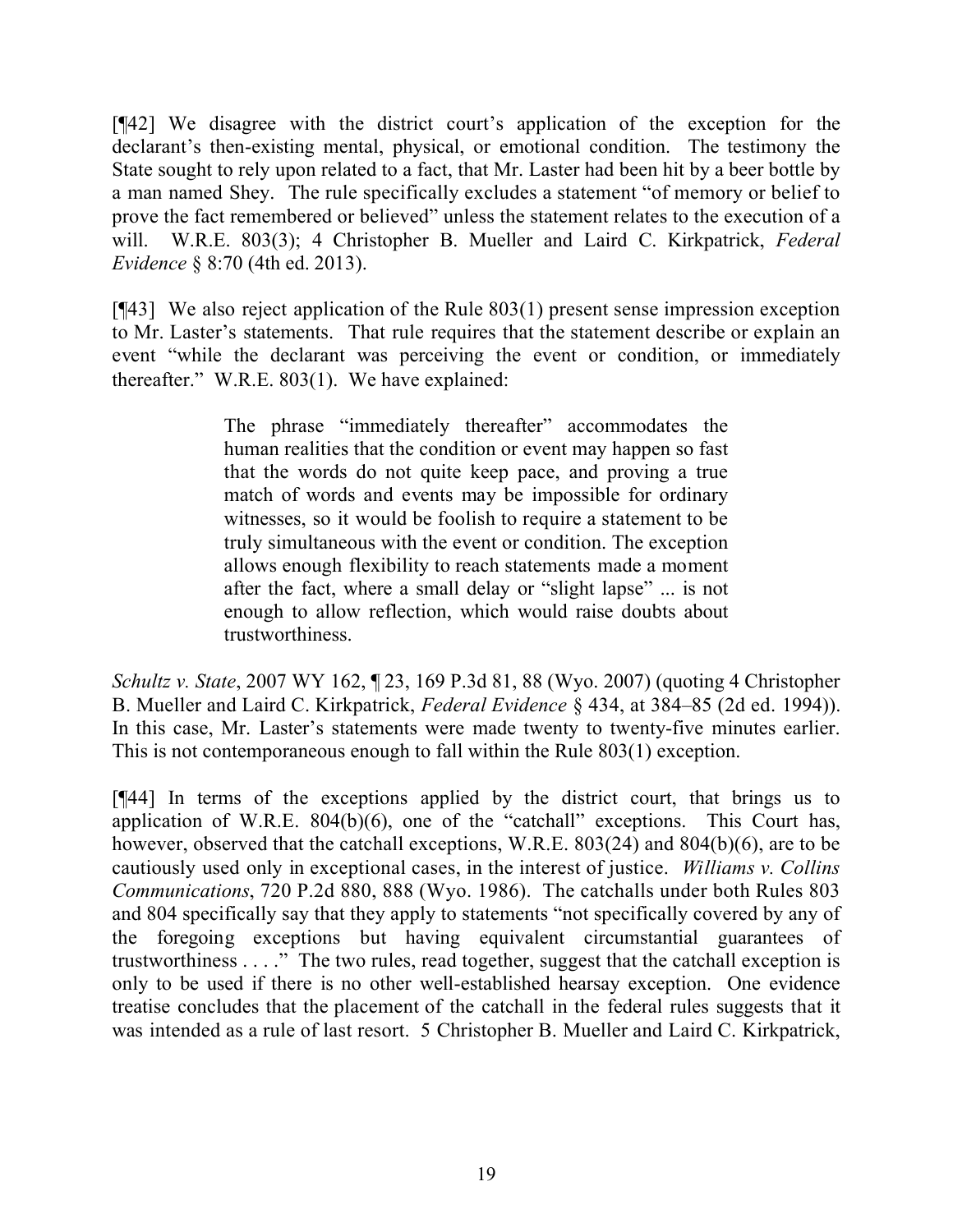*Federal Evidence* § 8:108  $(4^{th}$  ed. 2013).<sup>2</sup>

[¶45] In a pre-*Crawford* Confrontation Clause case, the United States Supreme Court explained the reliability of traditional hearsay exceptions:

> We note at the outset that Idaho's residual hearsay exception, Idaho Rule Evid. 803(24), under which the challenged statements were admitted, is not a firmly rooted hearsay exception for Confrontation Clause purposes. Admission under a firmly rooted hearsay exception satisfies the constitutional requirement of reliability because of the weight accorded longstanding judicial and legislative experience in assessing the trustworthiness of certain types of out-of-court statements. The residual hearsay exception, by contrast, accommodates ad hoc instances in which statements not otherwise falling within a recognized hearsay exception might nevertheless be sufficiently reliable to be admissible at trial. See, *e.g.,* Senate Judiciary Committee's Note on Fed.Rule Evid. 803(24), 28 U.S.C.App., pp. 786–787; E. Cleary, McCormick on Evidence § 324.1, pp. 907–909 (3d ed. 1984). Hearsay statements admitted under the residual exception, almost by definition, therefore do not share the same tradition of reliability that supports the admissibility of statements under a firmly rooted hearsay exception.

*Idaho v. Wright*, 497 U.S. 805, 817-18, 110 S.Ct. 3139, 3147-48, 111 L.Ed.2d 638 (1990) (some citations omitted). $3$ 

[¶46] Based on the foregoing, we believe that the catchall exceptions, Rules 803(24) and 804(b)(6), should be rules of last resort, and that particularly in criminal cases, they should not be used if a traditional exception applies. In this case, we find a traditional exception in the Rule 803(2) excited utterance exception. Although the district court did not rely on this exception, we may affirm the court's decision on any basis appearing in the record. *Leach v. State*, 2013 WY 139, ¶ 19, 312 P.3d 795, 799 (Wyo. 2013).

 $2$  The Federal Rules of Evidence originally had two separate catchall provisions as the Wyoming rules still do. They were consolidated into F.R.E. 807 in 1997. 5 Christopher B. Mueller and Laird C. Kirkpatrick, *supra*, § 8:139.

<sup>3</sup> *Crawford* overruled *Wright* and *Ohio v. Roberts*, 448 U.S. 56, 100 S.Ct. 2531, 65 L.Ed. 2d 597 (1980) by holding that testimonial statements were not admissible even if they were reliable under the criteria of those cases. Those cases may have continued vitality as to non-testimonial hearsay like that in this case, although that is not clearly resolved. 5 Christopher B. Mueller and Laird C. Kirkpatrick, *supra*, § 8:31.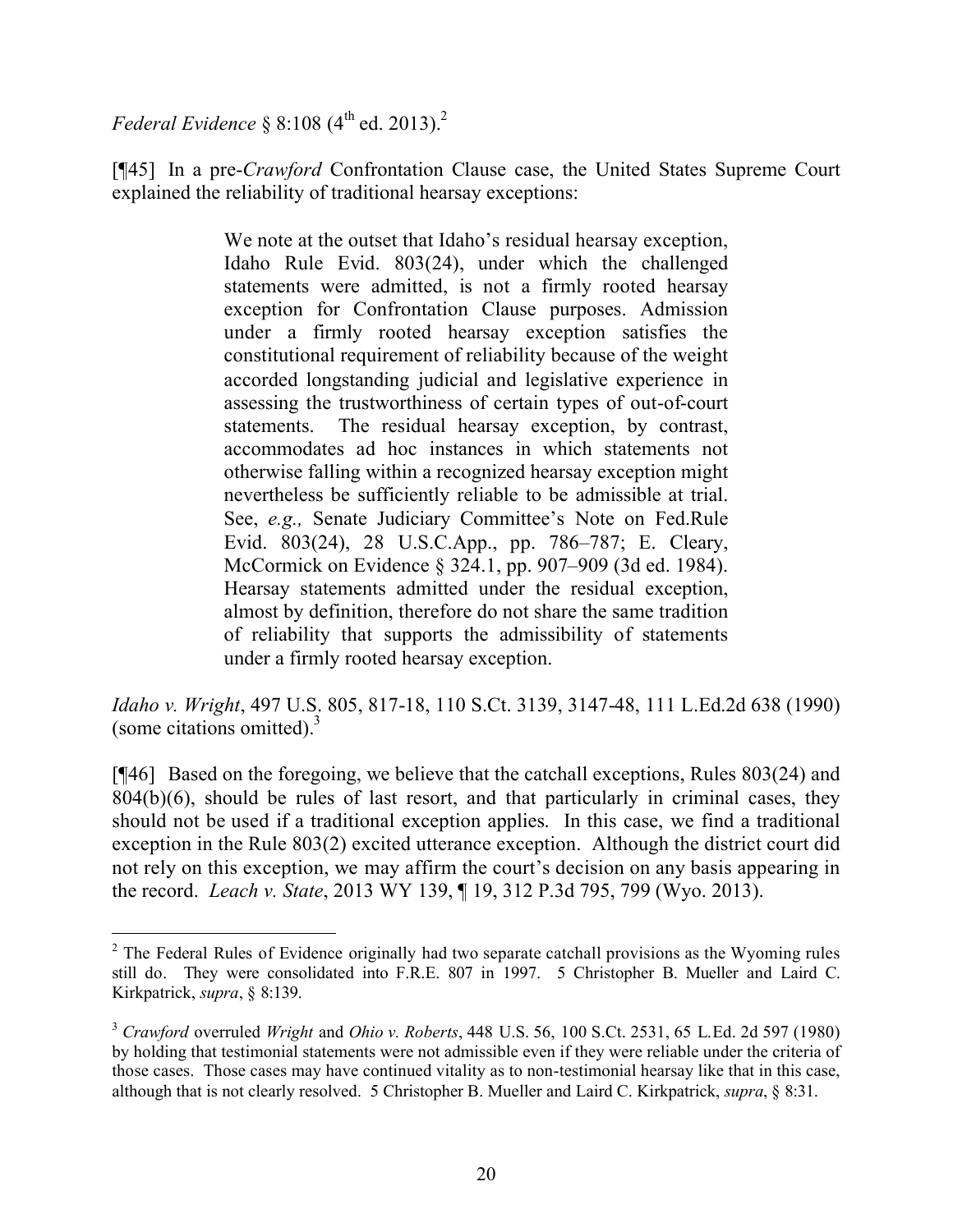[¶47] An excited utterance is a "statement relating to a startling event or condition made while the declarant was under the stress of excitement caused by the event or condition." W.R.E. 803(2). We have said:

> The exception is founded upon the proposition that a statement made during the stress of excitement resulting from a startling event is probably trustworthy, since there is not leisure to reflect, contrive or fabricate. The rule assumes the presence of a startling event which temporarily stills the senses and alleviates any motive to fabricate.

*Marquess v. State*, 2011 WY 95, ¶ 17, 256 P.3d 506, 512 (Wyo. 2011) (quoting *Boykin v. State*, 2005 WY 15, ¶ 7, 105 P.3d 481, 483 (Wyo. 2005)).

[¶48] This Court has identified five factors to be considered in applying the excited utterance exception: (1) the nature of the startling event; (2) the declarant's physical manifestation of excitement; (3) the declarant's age; (4) the lapse of time between the event and the hearsay statement; and (5) whether the statement was made in response to an inquiry. *Marquess*, ¶ 17, 256 P.3d at 512; *Sanchez v. State*, 2011 WY 77, ¶ 22, 253 P.3d 136, 143 (Wyo. 2011). We have also observed that while these factors are helpful, the ultimate inquiry remains whether the "declarant's condition at the time was such that the statement was spontaneous, excited or impulsive rather than the product of reflection and deliberation." *Sanchez*, ¶ 22, 253 P.3d at 143 (quoting *Boykin*, ¶ 8, 105 P.3d at 483); *see also Dike v. State,* 990 P.2d 1012, 1021 (Wyo. 1999).

[¶49] A review of the 911 call reveals that a reasonable judge could find that Mr. Laster's statements fit within the excited utterance exception. Seeing one's spouse struck by a beer bottle and being struck oneself is undoubtedly startling, and the statements at issue related to the startling event. The content of the call, and in particular Mrs. Laster's cries of pain and distress, and Mr. Laster's attempts to comfort her, establishes that Mr. Laster was still under the stress of excitement caused by the event. Although Mr. Laster's statements were made in response to an inquiry by the 911 dispatcher, we do not in this case find this fact sufficient to take the statements outside the excited utterance exception. Mr. Laster's statements were not responsive to the questions being asked, and in this type of circumstance, we have explained:

> The fact that she made the challenged statement in response to an inquiry is not sufficient under the circumstances to take the statement outside the excited utterance exception. The convenience store clerk asked, "Are you all right?" Ms. Potter responded according to the store clerk that her boyfriend assaulted her when he could not find the cheese. This non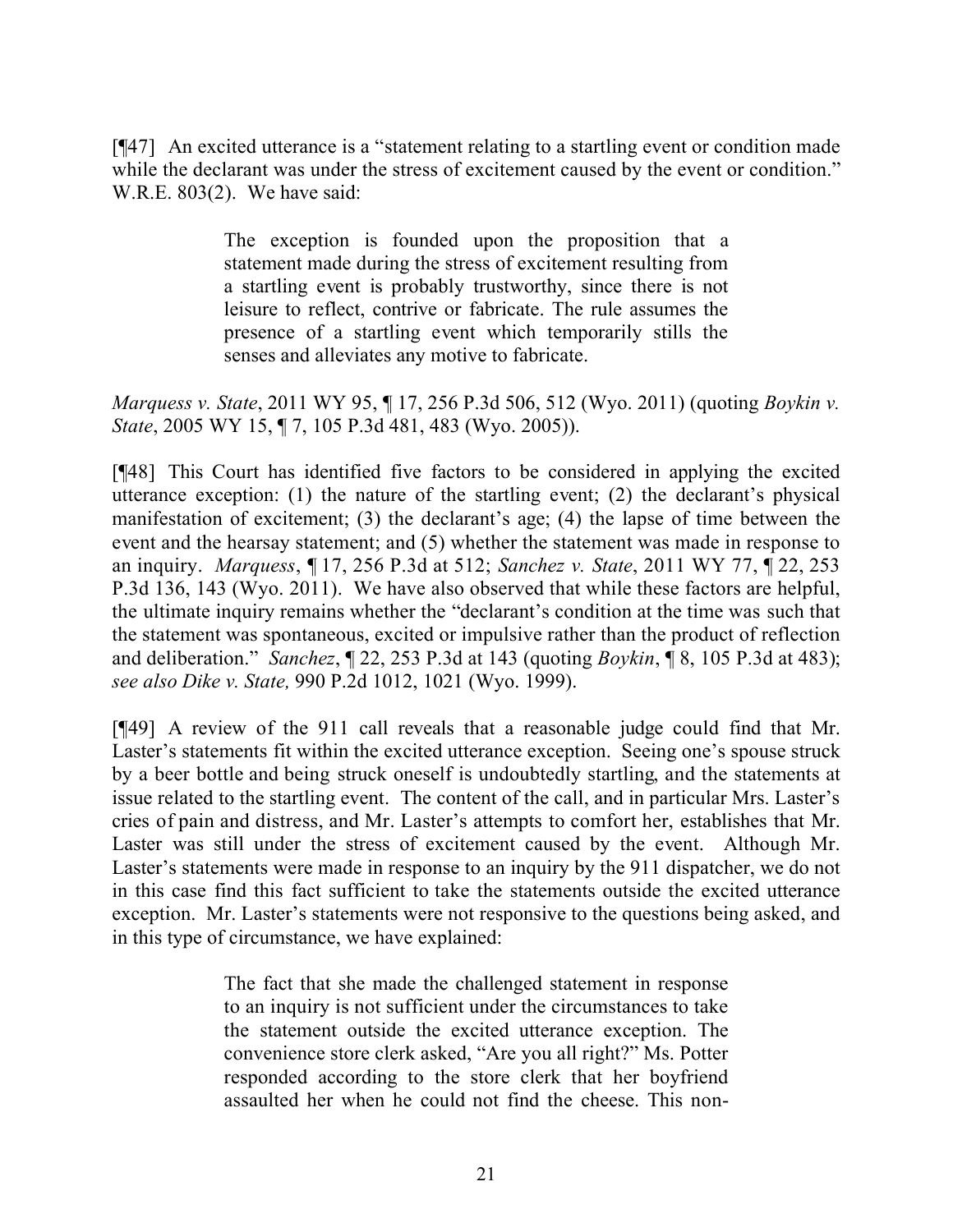responsive answer to the store clerk's inquiry further suggests that Ms. Potter's statement was spontaneous and not the result of reflection, deliberation, or fabrication.

*Boykin*, ¶ 10, 105 P.3d at 484.

[¶50] As to the lapse of time between the startling event and the hearsay statements, the excited utterance exception, unlike the present sense impression exception, does not require immediacy.

> *Time factor.* Other things being equal, the more quickly a statement follows the occasion, the more likely it is to be a spontaneous reaction. Statements during or immediately after an exciting occurrence clearly can satisfy the exception in being the product of stress or excitement. This kind of close connection, however, is only indispensable in the exception for present sense impressions, and such immediacy is not required by the excited utterance exception.

> Resort to the excited utterance exception is entirely appropriate in the face of lapses of minutes between event and utterance, where it is clear that the speaker was still laboring under stress that stilled reflective capacity, as is likely if the event was sudden or violent or frightening, or caused injury or pain to the speaker or someone he knows.

> Even much longer lapses, on the order of several hours, do not necessarily dissipate the stress or excitement caused by an act or event, particularly in cases that result in injury or trauma to the speaker. Here the condition of the speaker between the event and the statement is important, and continuing emotional or physical shock, loss of consciousness, persistent pain, unabated fright, isolation, and other factors may prolong the impact of a stressful event, particularly one that is long lasting and arduous. Sensible decisions apply the exception despite time lapses of this sort when it comes to statements by victims of brutal or terrifying crimes, including assault and kidnap, particularly when they are of tender years.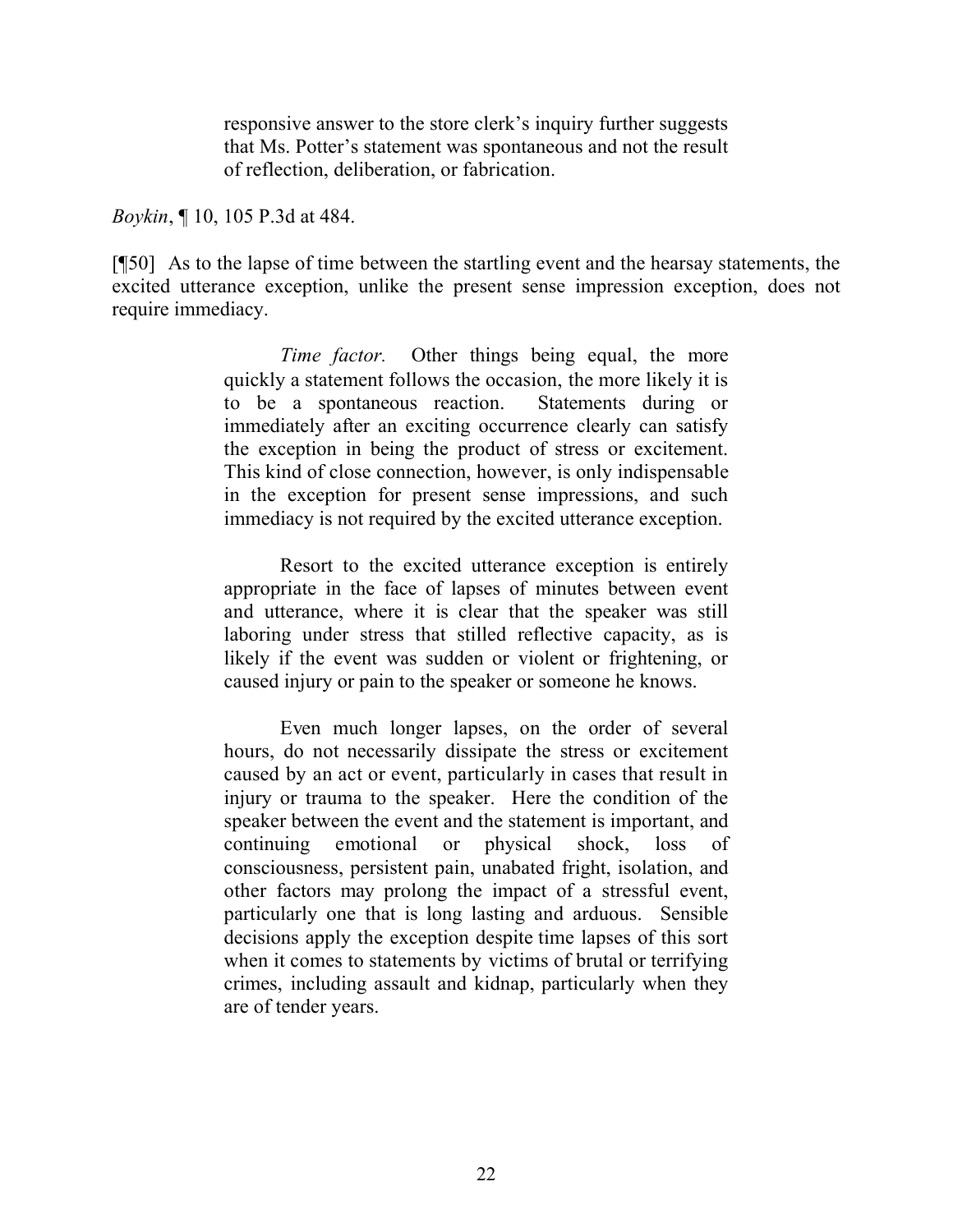4 Christopher B. Mueller and Laird C. Kirkpatrick, *supra*, § 8:68<sup>4</sup> ; *see also Dike*, 990 P.2d at 1021 (applying exception where statements were made thirty minutes after event); *Streitmatter v. State*, 981 P.2d 921, 927 (Wyo. 1999) (applying exception where statements were made forty-five minutes after event); *James v. State*, 888 P.2d 200, 206 (Wyo. 1994) (applying exception where statements were made fifteen to thirty minutes after event).

[¶51] In this case, the lapse of time between the startling event and Mr. Laster's 911 call was twenty to twenty-five minutes. Based on this time lapse and the other factors, we find that Mr. Laster's statements fall within the requirements of the "excited utterance" exception of W.R.E. 803(2). We therefore conclude that they were properly admitted into evidence.

# **B. Motion for Judgment of Acquittal on Second Degree Murder Charge**

[¶52] We next address Mr. Bruce's argument that the district court erred in denying his motion for judgment of acquittal on the charge of second degree murder. We review the denial of a motion for judgment of acquittal using the following standard of review:

> In reviewing the denial of a motion for judgment of acquittal, we examine and accept as true the evidence of the prosecution together with all logical and reasonable inferences to be drawn therefrom, leaving out entirely the evidence of the defendant in conflict therewith.

> A motion for judgment of acquittal is to be granted only when the evidence is such that a reasonable juror must have a reasonable doubt as to the existence of any of the essential elements of the crime. Or, stated another way, if there is substantial evidence to sustain a conviction of the crime, the motion should not be granted. This standard applies whether the supporting evidence is direct or circumstantial.

*Butcher v. State*, 2005 WY 146, ¶ 11, 123 P.3d 543, 548 (Wyo. 2005).

[¶53] At the close of the State's case, Mr. Bruce moved for a judgment of acquittal, and the district court denied that motion. Mr. Bruce then presented evidence, including the testimony of four defense witnesses. At the close of evidence, Mr. Bruce again moved

 <sup>4</sup> This discussion of the allowable time lapse points to consideration of the declarant's age as a factor that may require consideration where the declarant's age may influence the response to the startling event. Mr. Laster's age in a neutral factor in our analysis.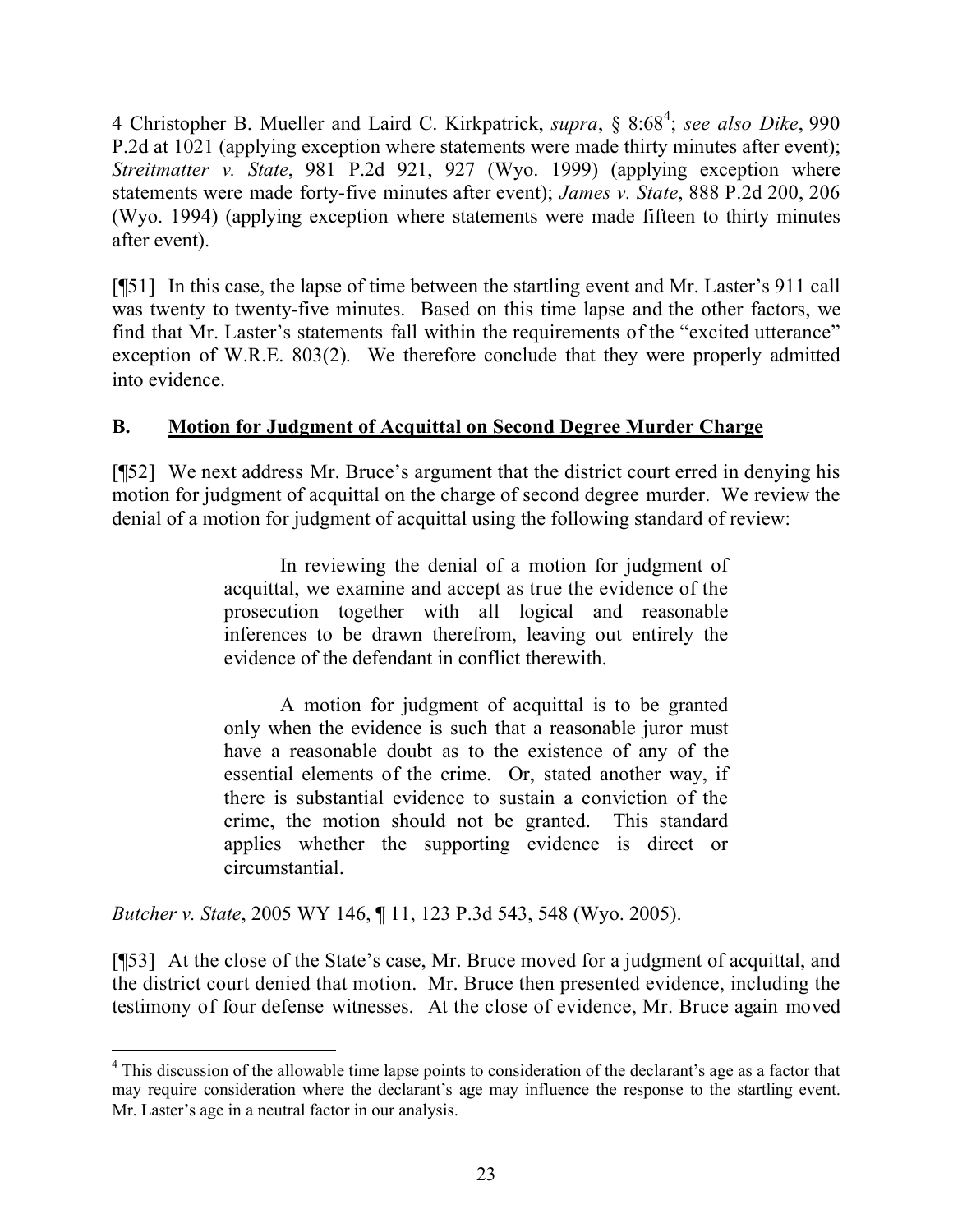for a judgment of acquittal, and the district court again denied the motion. The jury then returned a verdict finding Mr. Bruce not guilty of second degree murder but guilty of the lesser included offense of manslaughter. Following the jury verdict, Mr. Bruce filed a written motion for judgment of acquittal challenging the sufficiency of the evidence to support the manslaughter conviction.

[¶54] Based on the foregoing sequence of motions, Mr. Bruce argues that "[t]here is no issue of waiver" with respect to his request that this Court reverse the district court's rulings on his motions for judgment of acquittal on the charge of second degree murder. Based upon our precedent, however, we find this assertion to be overly broad.

[¶55] This Court has repeatedly held that a defendant's introduction of evidence following denial of a judgment of acquittal is a waiver of the appeal of that motion. *Hawes v. State*, 2014 WY 127, ¶ 8, 335 P.3d 1073, 1076 (Wyo. 2014); *Granzer v. State*, 2010 WY 130, ¶ 7, 239 P.3d 640, 643–44 (Wyo. 2010); *Butcher*, ¶ 12, 123 P.3d at 548; *Robinson v. State*, 11 P.3d 361, 368 (Wyo. 2000); *Hodges v. State*, 904 P.2d 334, 339 (Wyo. 1995). We have explained:

> Where a defendant introduces evidence after denial of a motion for judgment of acquittal made at the end of the State's case, he waives that motion, and only a similar motion made after return of the verdict may be claimed as error.

*Butcher*, ¶ 12, 123 P.3d at 548.

[¶56] Mr. Bruce's appeal from the denial of his motion for judgment of acquittal on the second degree murder charge for which he was ultimately acquitted is similar to the appeal we addressed in *Robinson*. In *Robinson*, the defendant was acquitted of the charged offense of first degree murder and the lesser included offense of second degree murder but was convicted of the lesser included offense of manslaughter. *Robinson*, 11 P.3d at 368. The defendant appealed the denial of his motion for judgment of acquittal on the first and second degree murder charges, and this Court addressed the appeal by limiting its review to the sufficiency of the evidence supporting the manslaughter charge on which the defendant was convicted:

> Robinson contends that the trial court's failure to grant his motion for judgment of acquittal on the counts for first and second degree murder gave rise to the additional instruction on voluntary manslaughter for which he was convicted. In reply, the State contends that one cannot appeal the denial of a motion for judgment of acquittal on charges for which the jury ultimately acquits.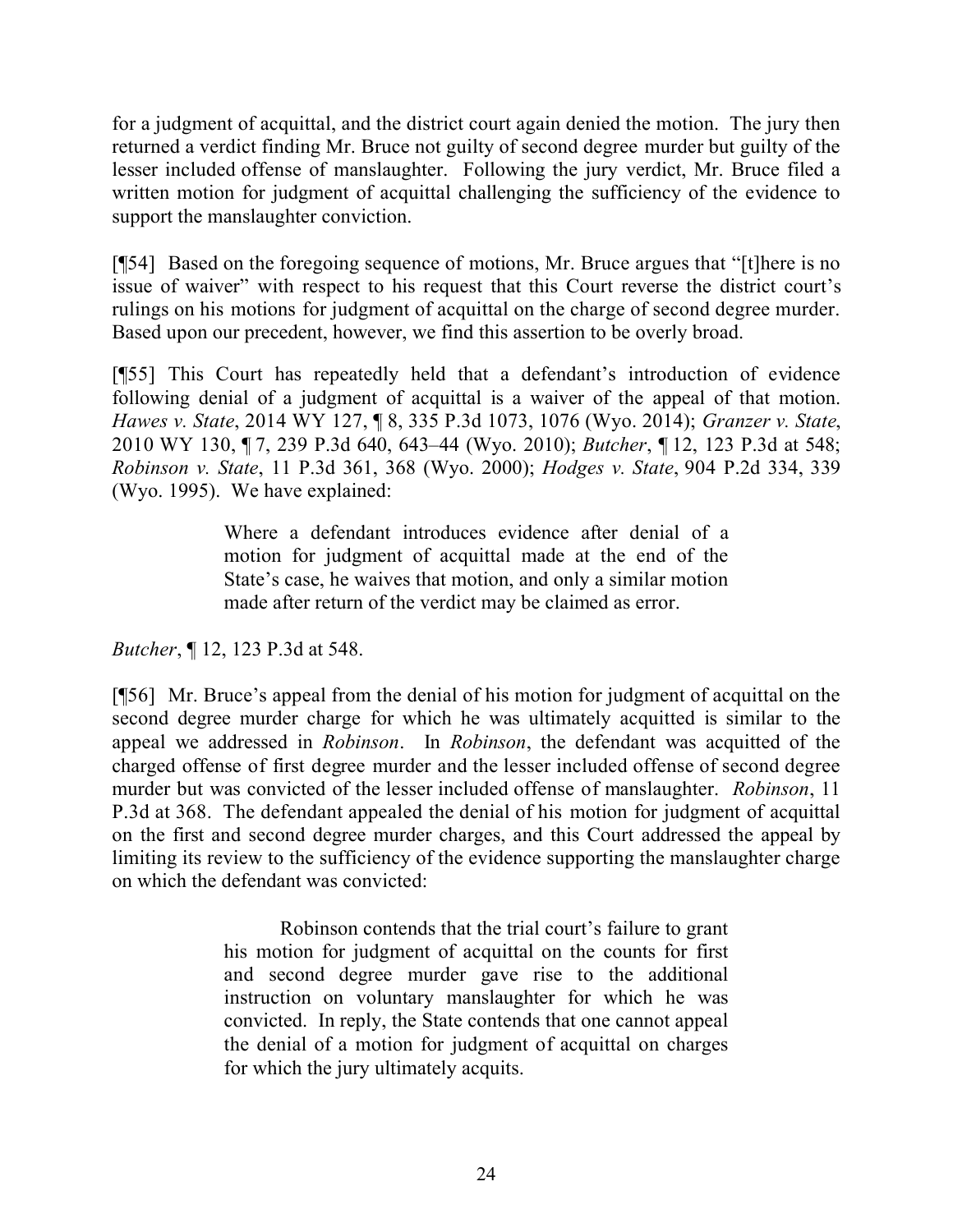W.R.Cr.P. 29 permits motions for judgment of acquittal at the close of evidence by either side and after discharge of the jury. In this case, Robinson made three motions for judgment of acquittal, but it is our rule of law that introducing evidence waives the earlier motion and only the later motion may be claimed as error. *Hodges v. State*, 904 P.2d 334, 339 (Wyo.1995). The motion made after the jury returned its verdict indicates that at the close of all evidence during the jury instruction conference, the State requested and received an instruction on second degree murder and the defense then requested and received an instruction on voluntary manslaughter. Because of his acquittal on first and second degree murder, the last motion was limited to the conviction for voluntary manslaughter. We, therefore, will consider whether the evidence was sufficient to support the conviction for voluntary manslaughter.

*Robinson*, 11 P.3d at 368.

[¶57] We again addressed a similar issue in *Butcher*, where the defendant was acquitted of first degree murder but convicted on the lesser included offense of second degree murder. *Butcher*, ¶ 14, 123 P.3d at 548. In addressing the defendant's appeal from the denial of his motion for judgment of acquittal, we observed:

> At the close of the State's case, defense counsel moved for judgment of acquittal on the ground that "the State has not met its burden to show either premeditated malice or malice." The district court denied that motion, and the appellant proceeded to present evidence. Consequently, he has waived his right to challenge that denial on appeal. After trial, however, the appellant renewed his motion for judgment of acquittal, on the same grounds as his earlier motion. Despite the intervening conviction for the lesser-included offense of second-degree murder, the latter motion sought "judgment of acquittal on the single count contained in the information." That motion, like the earlier one, was denied.

> This Court must confess a certain amount of confusion as it addresses this issue. The appellant's brief contains nineteen pages of argument in which it is contended that the State did not prove either premeditation or deliberation, and that, therefore, the charge of first-degree murder should not have gone to the jury. Our confusion arises out of the fact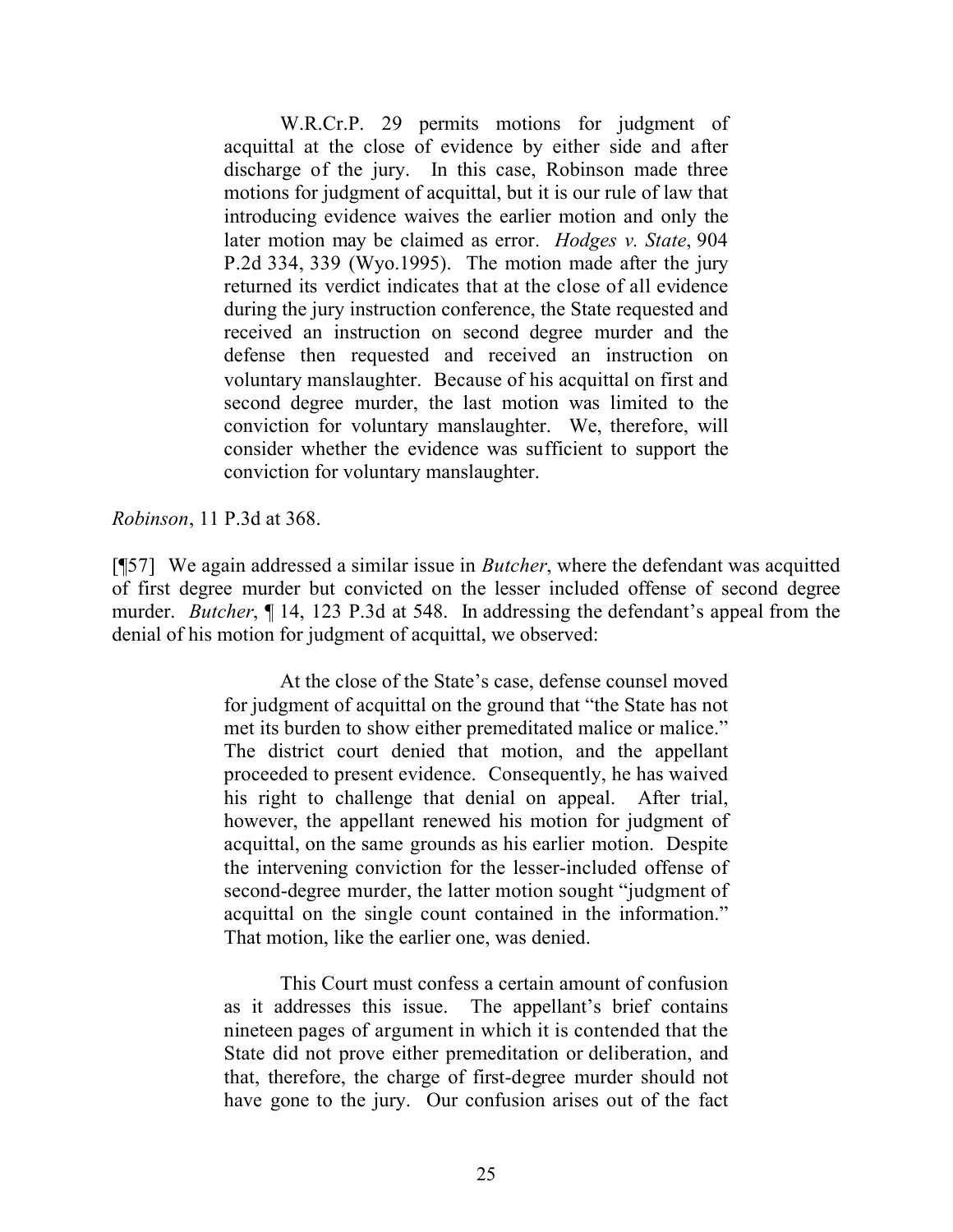that, by finding the appellant guilty of the lesser-included offense of second-degree murder, the jury had, in effect, acquitted him of the charged offense of first-degree murder. There can be no possible error or prejudice here. Even if the district court had granted the appellant's post-verdict motion for judgment of acquittal on the charge of first-degree murder, that would have had no effect upon the finding of guilt on the lesser-included offense.

*Butcher*, ¶¶ 14-15, 123 P.3d at 548-49 (footnote omitted).

[¶58] Our decisions in *Robinson* and *Butcher* instruct that there is simply no basis for this Court to review the denial of a motion for judgment of acquittal where a jury has acquitted the defendant on the charge for which the motion was denied. Mr. Bruce attempts to distinguish *Butcher* by arguing the following prejudice from the denial of his motion at the close of evidence:

> This prejudice arises from the fact that the evidence was not sufficient to support the offense charged. Yes, the jury ultimately acquitted him of the more serious offense, but the jury was given the opportunity to consider the lesser included offense (an uncharged offense) when there was not enough evidence to go forward on the charged offense. To deny that prejudice can exist in this circumstance is to chip away or diminish the meaning and purpose of Rule 29, as well as any level of protection it affords to criminal defendants. It is, in a sense, already a great burden for defense counsel to defend against every possible lesser (but uncharged) offense the State may ask to submit to the jury. Defense counsel here aggressively defended against the charge of second degree murder, and the State failed to meet its burden. Mr. Bruce should not then be penalized by the fact that the jury recognized this failure, though the trial court did not. If the State has not met its burden, the ultimate verdict should not affect the relief to which Mr. Bruce was due.

[¶59] We reject this alleged prejudice as a basis to revisit the district court's denial of Mr. Bruce's motion for judgment of acquittal on the second degree murder charge. First, the argument presumes that a not guilty verdict equates to error in the denial of the motion. This presumption ignores the standard a court must follow in ruling on a motion for judgment of acquittal, which requires it to disregard the defendant's evidence, assume the prosecution's evidence is true, and give that evidence all logical and reasonable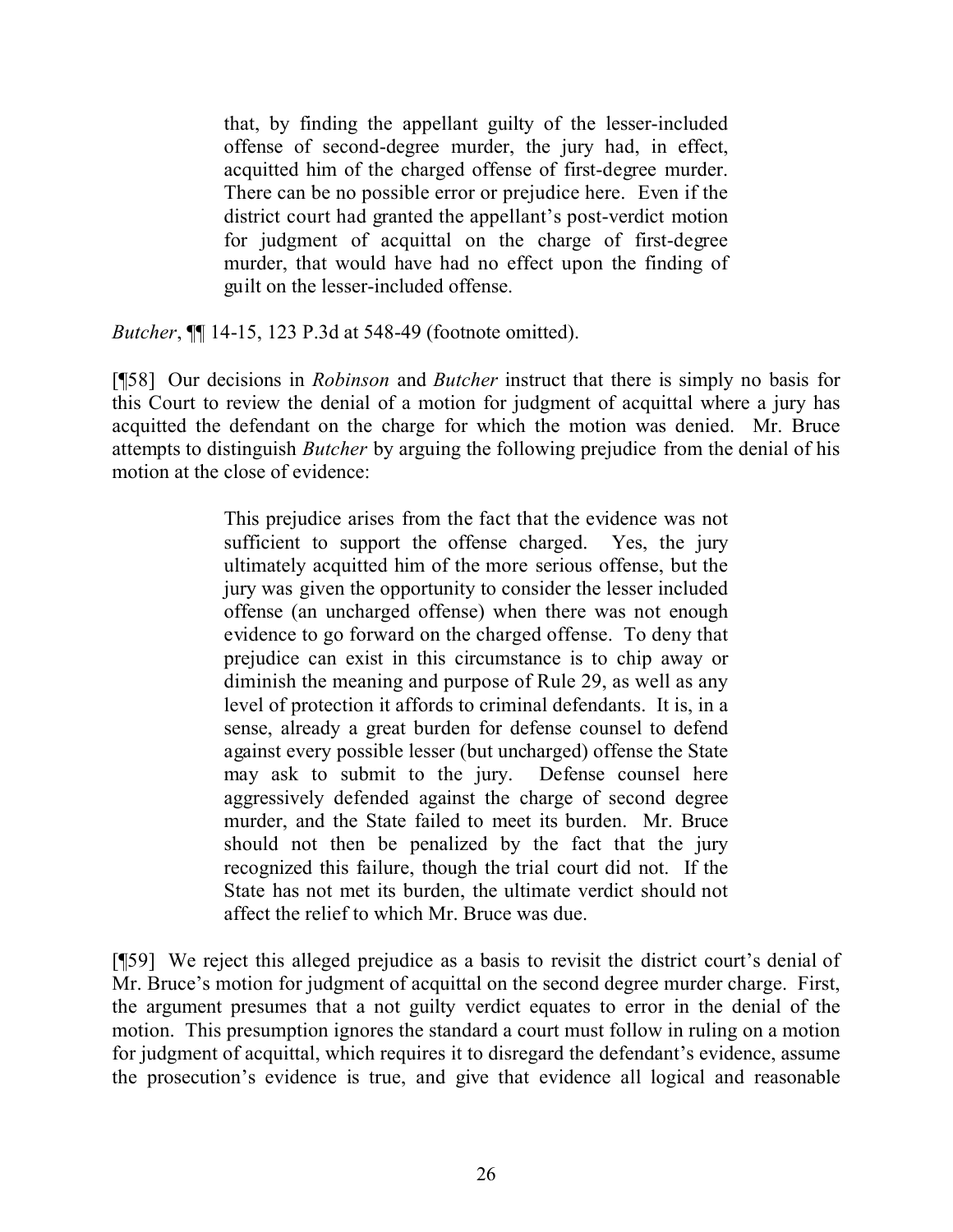inferences. *See Butcher*, ¶ 11, 123 P.3d at 548. Obviously, a jury does not approach its task with the same constraints.

[¶60] Mr. Bruce's alleged prejudice also strays from the purpose to be served by a motion for judgment of acquittal, which has been described as follows:

> A directed verdict for defendant, however, or judgment for acquittal as it is now called, is an important safeguard to the defendant. It tests the sufficiency of the evidence against defendant, and avoids the risk that a jury may capriciously find him guilty though there is no legally sufficient evidence of guilt.

2A Charles Alan Wright and Peter J. Henning, *Federal Practice and Procedure: Criminal* § 461, at 325 (4th ed. 2009) (footnotes omitted). Here, because the jury acquitted Mr. Bruce of the second degree murder charge, the potential harm the motion was intended to guard against plainly did not come to pass.

[¶61] Finally, Mr. Bruce's argument implies that had the motion for judgment of acquittal been granted on the charged count of second degree murder, the lesser included offense would not have been submitted to the jury. Our decisions in *Butcher* and *Robinson* implicitly recognized that this is not the case. *See Butcher*, ¶ 15, 123 P.3d at 549 ("Even if the district court had granted the appellant's post-verdict motion for judgment of acquittal on the charge of first-degree murder, that would have had no effect upon the finding of guilt on the lesser-included offense."); *Robinson*, 11 P.3d at 368 (considering sufficiency of the evidence on lesser included offense with no consideration given to denied motion for judgment of acquittal on charged offense). We agree with the reasoning of the Tenth Circuit Court of Appeals:

> When ruling on a motion for judgment of acquittal, a district court should consider not only whether the evidence would be sufficient to sustain a conviction of the offense charged, but also whether it would be sufficient to sustain a conviction on a lesser included offense. *See* Fed.R.Crim.P. 31(c) ("The defendant may be found guilty of an offense necessarily included in the offense charged...."); *United States v. Cavanaugh*, 948 F.2d 405, 409 (8th Cir.1991) (holding that if a court grants judgment of acquittal following a jury verdict of guilty, it may enter judgment of conviction on a lesser included offense); 2 Charles Alan Wright, *Federal Practice and Procedure: Criminal 2d* § 467 (2d ed. 1982) ("[O]n a motion for judgment of acquittal the court must consider whether the evidence would be sufficient to sustain a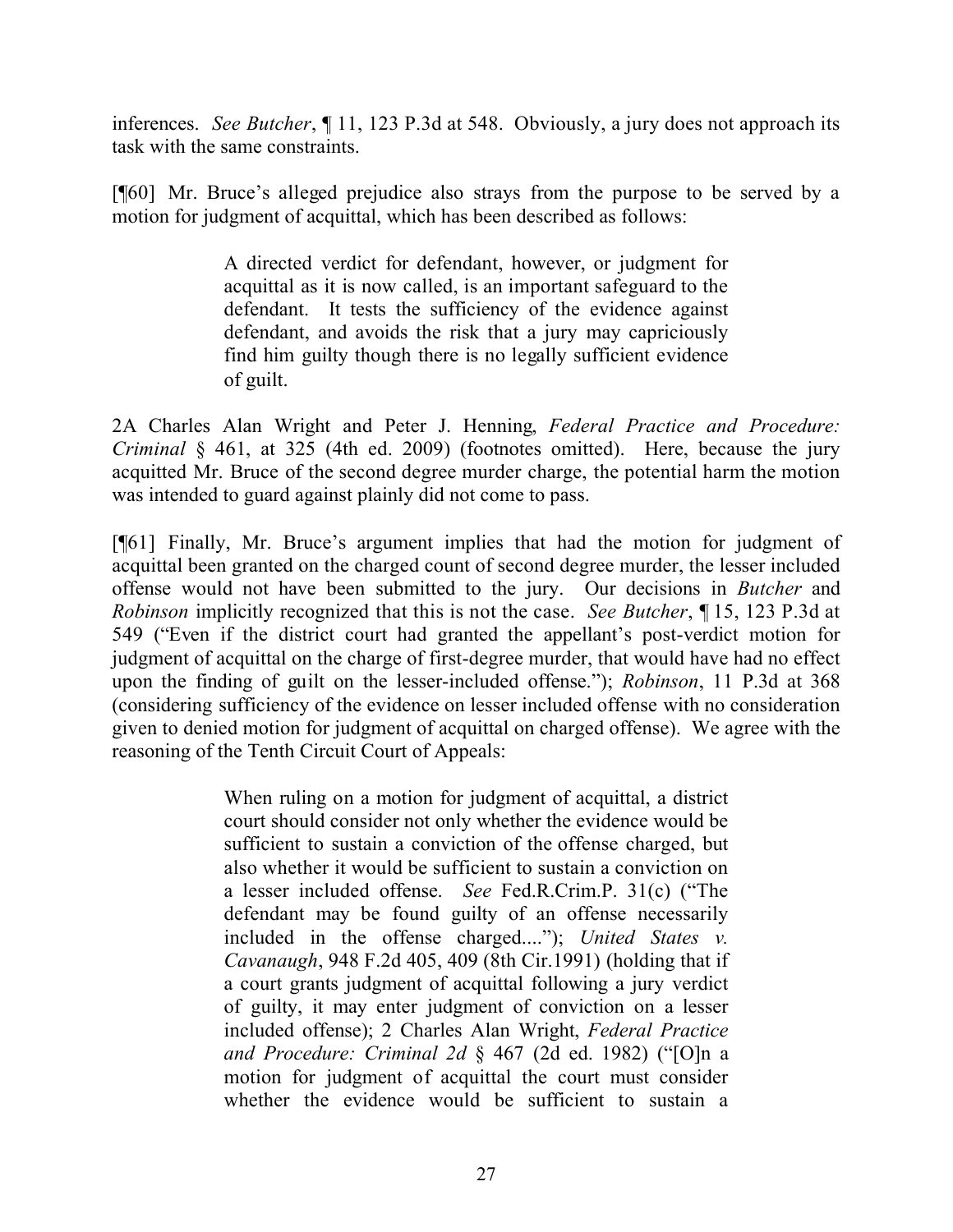conviction of [ ] a lesser offense."). If the evidence is sufficient to sustain a conviction on the lesser but not the greater offense, the judge may submit only the lesser charge to the jury. *See United States v. LoRusso*, 695 F.2d 45, 52 (2d Cir.1982).

*United States v. Wood*, 207 F.3d 1222, 1229 (10th Cir. 2000); *see also People v. Scott*, 10 P.3d 686, 688 (Colo. App. 2000) (where trial court grants motion for judgment of acquittal on greater offense, it retains authority to submit lesser included offense to jury); *State v. Morris*, 331 N.W.2d 48, 56 (N.D. 1983) ("A trial court's granting of a motion for judgment of acquittal with respect to the major offense charged does not preclude submission of the case to the jury on the basis of the lesser included offense instruction[.]"). $5$ 

[¶62] For the foregoing reasons, we will not address the district court's denial of Mr. Bruce's motion for judgment of acquittal as it pertains to the second degree murder charge.

## **C. Sufficiency of Evidence to Support Manslaughter Conviction**

 $\overline{a}$ 

[¶63] We agree with Mr. Bruce that there is no question of waiver respecting his challenge to the sufficiency of the evidence supporting his manslaughter conviction. We review a sufficiency of the evidence claim as follows:

> We review that evidence with the assumption that the evidence of the prevailing party is true, disregard the evidence favoring the unsuccessful party, and give the prevailing party the benefit of every favorable inference that we may reasonably draw from the evidence. We will not reweigh the evidence nor will we re-examine the credibility of the witnesses.

*Hawes*, ¶ 8, 335 P.3d at 1076 (quoting *Brown v. State*, 2014 WY 104, ¶ 8, 332 P.3d 1168, 1171–72 (Wyo. 2014)).

<sup>&</sup>lt;sup>5</sup> As a final observation, to the extent Mr. Bruce's argument implies that submission of both the second degree murder and manslaughter charges to the jury was unfair because it presented the jury with a compromise it would not have felt compelled to make had the second degree murder charge not been submitted, we rejected such a suggestion in *Butcher*: "Perhaps the appellant is attempting through this argument to hint that this was a compromise verdict, and that he would have preferred a compromise between second-degree murder and manslaughter. There is no legitimacy to such an argument." *Butcher*, ¶ 15, 123 P.3d at 549, n.1.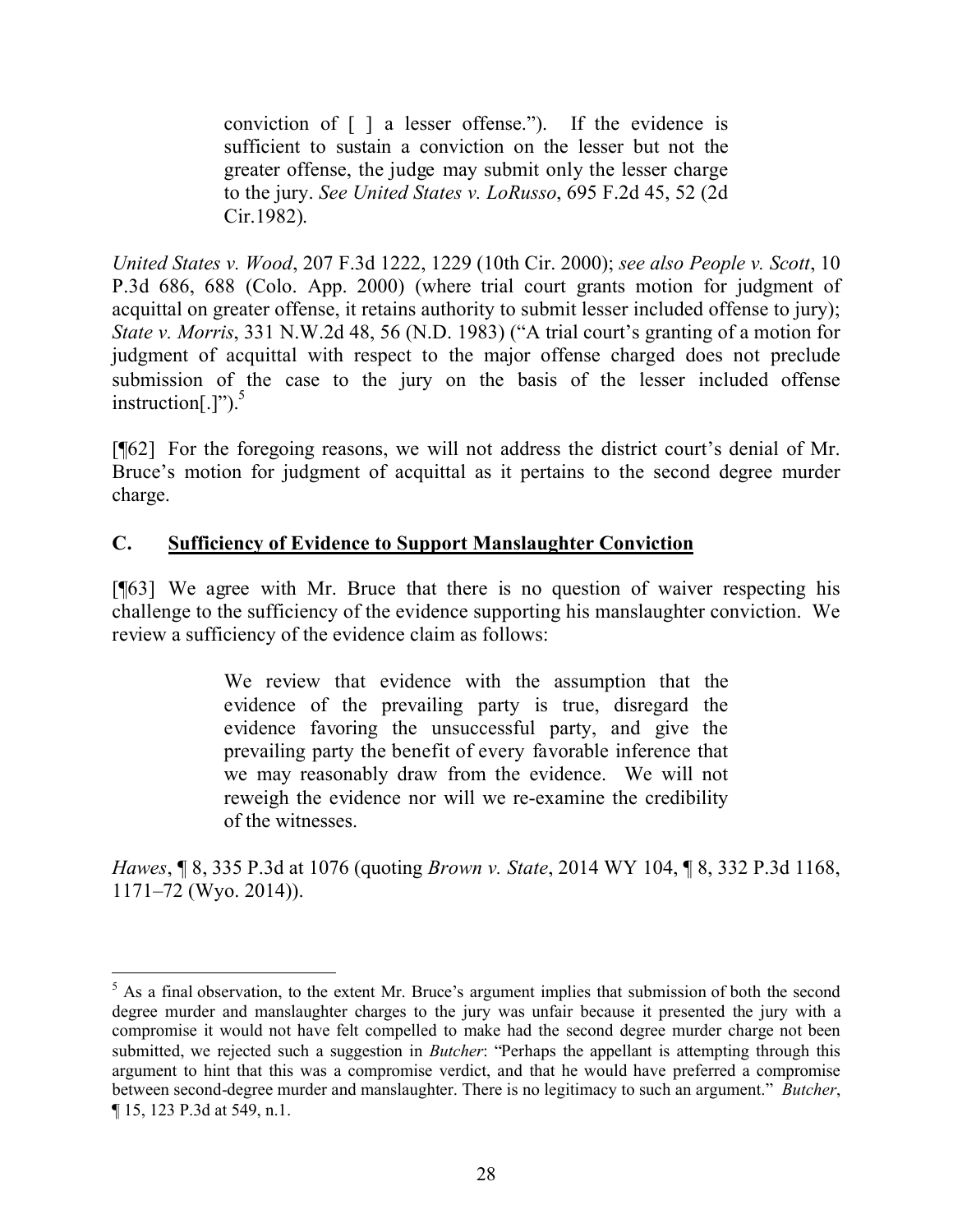[¶64] Mr. Bruce was convicted of voluntary manslaughter pursuant to Wyo. Stat. Ann.  $§ 6-2-105(a)(i)$ , which provides that a person is guilty of manslaughter "if he unlawfully kills any human being without malice, expressed or implied, ... [v] oluntarily, upon a sudden heat of passion[.]" Wyo. Stat. Ann.  $\S 6-2-105(a)(i)$  (LexisNexis 2013). The district court instructed the jury that "heat of passion" means:

> [S]uch passion as naturally would be aroused in the mind of an ordinarily reasonable person in the same or similar circumstances as those in question which would cause him to act rashly, without reflection of deliberation, and from passion rather than from judgment. The heat of passion must be aroused suddenly, and the act resulting in death must occur while the defendant was acting under the direct and immediate influence of such heat of passion, and before sufficient time has elapsed to permit the heat of passion to cool.

[¶65] Mr. Bruce argues there was insufficient evidence to establish the statutory elements of manslaughter, insufficient evidence to establish his state of mind when he struck Mr. Laster, and "absolutely no evidence whatsoever that Mr. Bruce intended to kill Mr. Laster, or even, for that matter, that he was acting voluntarily as opposed to reflexively." Based on our review of the record, we find the evidence was sufficient to support the jury verdict finding Mr. Bruce guilty of manslaughter.

[¶66] At the outset, we reject the assertions framing Mr. Bruce's state of mind and intent arguments. First, the argument that there is no evidence that Mr. Bruce intended to kill Mr. Laster is not relevant to our review because voluntary manslaughter is "a general intent crime that does not require a deliberate intent to kill." *Noel v. State*, 2014 WY 30, ¶ 35, 319 P.3d 134, 146 (Wyo. 2014) (quoting *State v. Keffer*, 860 P.2d 1118, 1138–39 (Wyo. 1993)). Second, we disagree with Mr. Bruce's suggestion that evidence of his state of mind is necessarily insufficient unless it is direct evidence of state of mind at the moment he struck Mr. Laster. This Court has observed that "in all cases, civil or criminal, turning upon the state of an individual's mind, direct evidence may be rare; usually the trier of facts is required to draw inferences of the state of mind at issue from surrounding acts, utterances, writings, or other indicia." *Benjamin v. State*, 2011 WY 147, ¶ 46, 264 P.3d 1, 12 (Wyo. 2011) (quoting *MacGuire v. Harriscope Broadcasting Co.*, 612 P.2d 830, 843 (Wyo. 1980)). Our consideration of the evidence may therefore include both direct and circumstantial evidence of the statutory elements and Mr. Bruce's state of mind.

[¶67] When we accept the State's evidence as true and give the State every favorable inference that may reasonably be drawn from that evidence, the evidence shows that Mr. Bruce entered Mr. Laster's home, proceeded to the back bedroom, struck Mrs. Laster in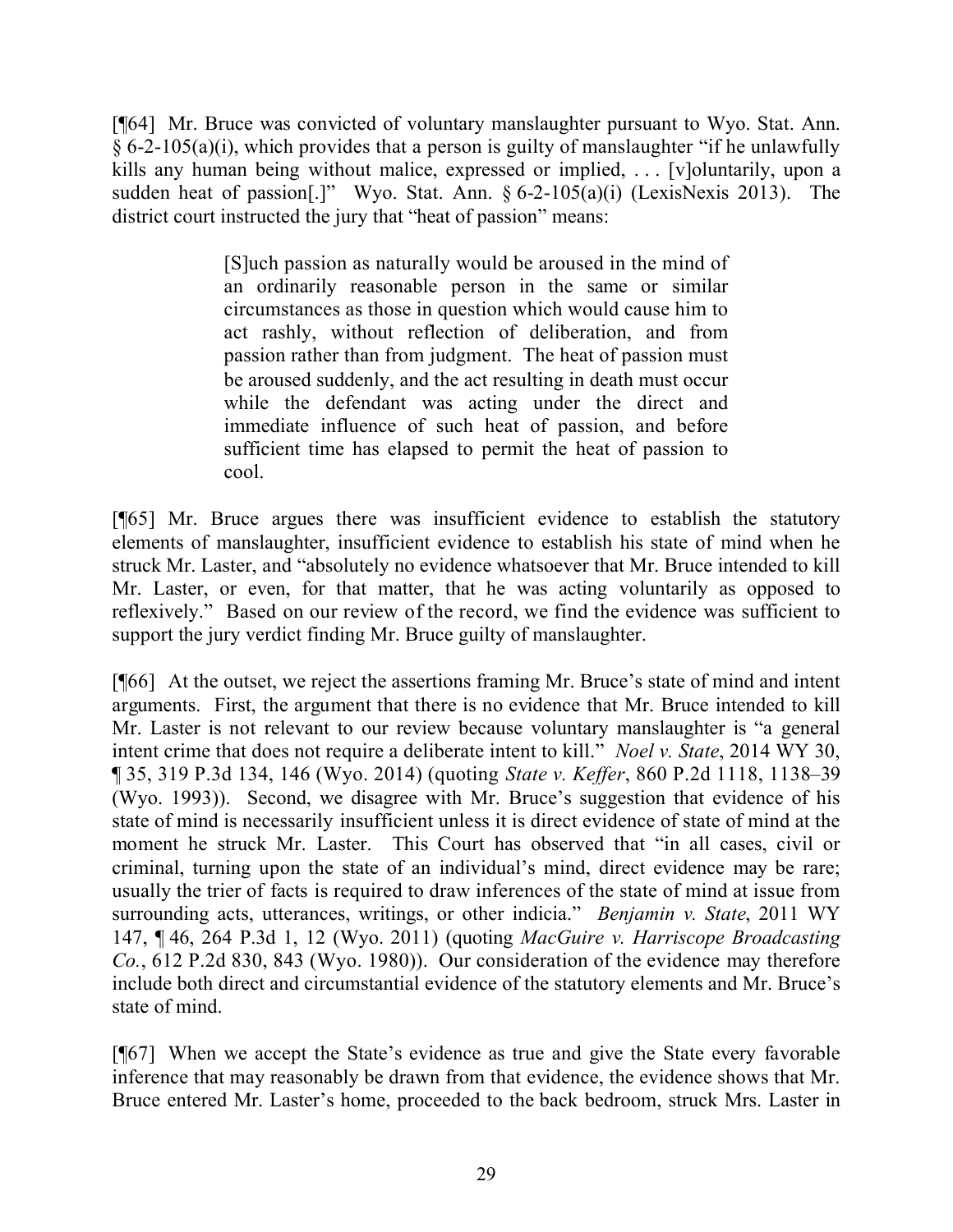the temple with a beer bottle, and thereafter struck Mr. Laster a couple of times with the beer bottle, which blunt force trauma caused Mr. Laster's death from a subdural hematoma. As to Mr. Bruce's state of mind, the State's evidence showed that Mr. Bruce had been upset most of the day because of his concern that the Lasters might be reconciling. The State's evidence also showed that just after the assault, Mr. Bruce contacted Mrs. Laster's daughter, Teri Hughes, and was ranting and hollering. During that encounter, which occurred shortly after the assault, Mr. Bruce told Ms. Hughes: that he was angry when he went to Mr. Laster's home because Mrs. Laster was there; that when he went to the back bedroom in Mr. Laster's home he thought the Lasters were having sex; that he hurt the Lasters because they "fucked him;" and the Lasters got what they deserved.

[¶68] The evidence was sufficient to support a finding that Mr. Bruce voluntarily struck Mr. Laster with a beer bottle, that he struck Mr. Laster in the heat of passion, and that in doing so, he unlawfully killed Mr. Laster. The district court therefore did not err in denying Mr. Laster's motion for judgment of acquittal on the charge of manslaughter.

# **D. Denial of Motion for New Trial based on Inadmissible Hearsay**

[¶69] Before addressing the substance of Mr. Bruce's argument that the district court erred in denying his motion for a new trial, we must determine the appropriate standard of review. Mr. Bruce filed his new trial motion based upon a prosecution witness' testimony, which the district court struck as inadmissible hearsay. When the offending testimony was given, defense counsel objected and asked that the testimony be stricken, but counsel did not object to the court's curative instruction or move for a mistrial. In moving for a new trial, Mr. Bruce did not assert any particular defect in the court's curative instruction or even reference the instruction and instead generally asserted a new trial was warranted because, although the inadmissible hearsay had been stricken, the damage had been done, and the bell could not be un-rung.

[¶70] In *Mendoza v. State*, 2013 WY 55, 300 P.3d 487 (Wyo. 2013), this Court reviewed the denial of a new trial motion, which motion was based on what the defendant alleged to be an erroneous jury instruction. Because the defendant had not objected to the jury instruction, we held that the district court's denial of the new trial motion would be reviewed for an abuse of discretion, but the alleged underlying error in the jury instruction itself would be subject to our plain error standard of review. *Id.*, ¶¶ 8-9, 300 P.3d at 489-90. Because Mr. Bruce likewise did not object to the district court's curative instruction, we will take the same approach. We shall review the denial of the new trial motion for an abuse of discretion and the adequacy of the district court's curative instruction for plain error.

[¶71] "A district court abuses its discretion when it could not have reasonably concluded as it did." *Mendoza*, ¶ 8, 300 P.3d at 489 (citing *Majors v. State*, 2011 WY 63, ¶ 24, 252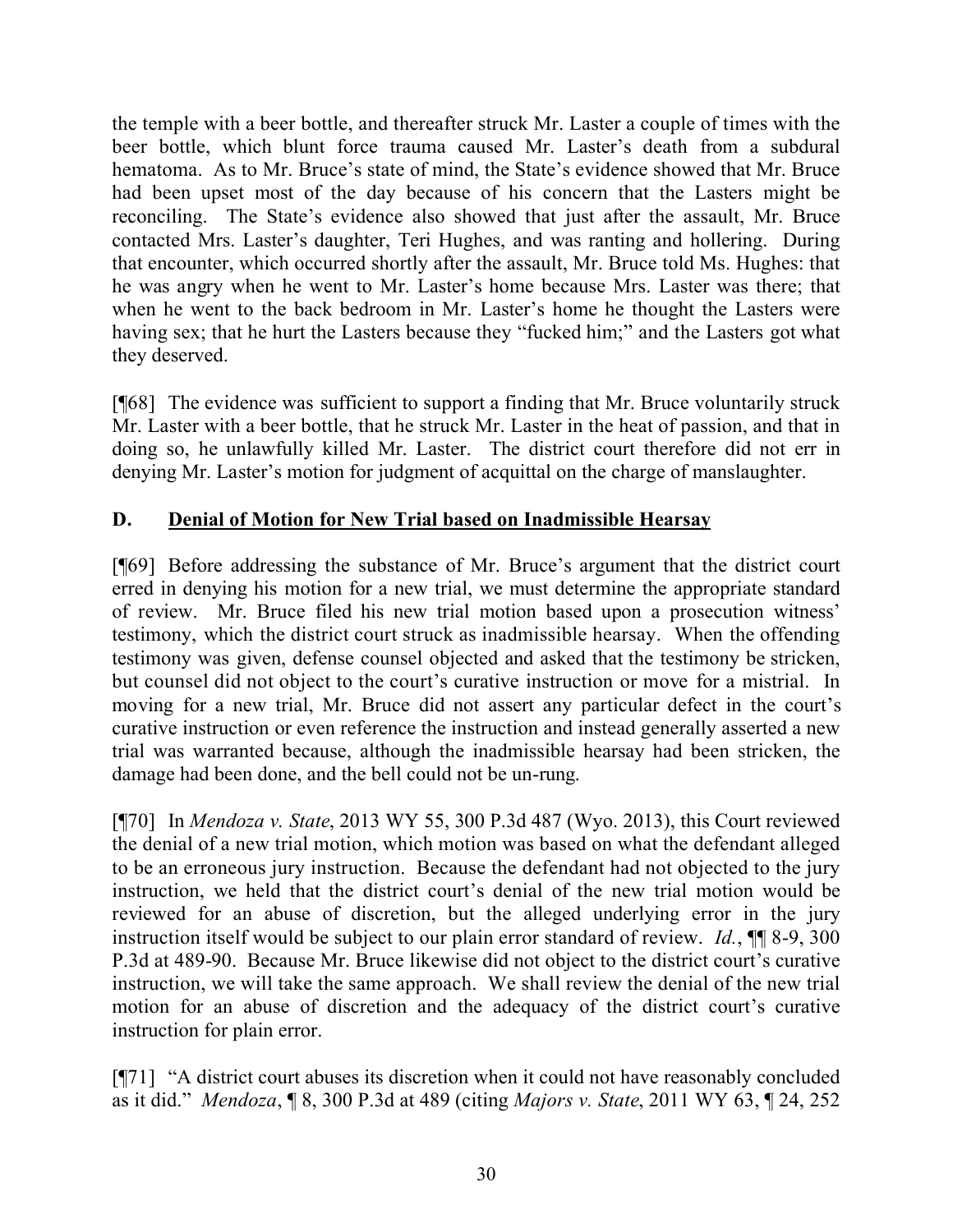P.3d 435, 441 (Wyo. 2011)). Our plain error analysis requires that an appellant "establish, by reference to the record, a violation of a clear and unequivocal rule of law in a clear and obvious, not merely arguable, way and that the violation adversely affected a substantial right resulting in material prejudice." *Joreski v. State*, 2012 WY 143, ¶ 11, 288 P.3d 413, 416 (Wyo. 2012) (quoting *Jealous v. State*, 2011 WY 171, ¶ 11, 267 P.3d 1101, 1104 (Wyo. 2011)). Material prejudice means a reasonable probability exists that the result would have been more favorable in the absence of the alleged error. *Id.*

[¶72] The testimony that was the basis of Mr. Bruce's new trial motion was testimony given by Teri Hughes, daughter of Mrs. Laster and stepdaughter of Mr. Laster. The testimony, defense objection, and ruling on the defense objection went as follows:

> Q. Did you talk to your dad after he got done speaking to the deputy?

A. Yes.

Q. Okay. Did you ask him if he was okay?

A. Yes.

Q. And why did you ask him if he was okay?

A. Because I heard him tell the deputy that Shey hit him with a bottle.

THE COURT: Just a minute.

[Defense Counsel]: Well –

THE COURT: You're on your feet, Counsel. Is there something you want?

[Defense Counsel]: To the extent that she was – said anything about what her dad told her that the jury heard, I would ask the Court to strike that and object that I don't think counsel asked her a hearsay question, but she was nonresponsive.

\* \* \* [proceedings outside presence of jury] \* \* \*

[Defense Counsel]: Thank you, Your Honor. Obviously, the defendant objects to Ms. Hughes testifying what her father told her about the incidents of that evening. And I did not object when [Prosecutor] asked her the question, because I believe he asked her – I can't remember what it was, but I don't think it directly called for hearsay.

THE COURT: [Reads back testimony] And at that point, I interjected and tried to stop the answer.

[Defense Counsel]: And thank you for doing that, Your Honor. I was making a note or something at that time and, perhaps, I should've objected before.

But, so, again, we move to strike whatever she said in response to that, and also on the grounds of hearsay.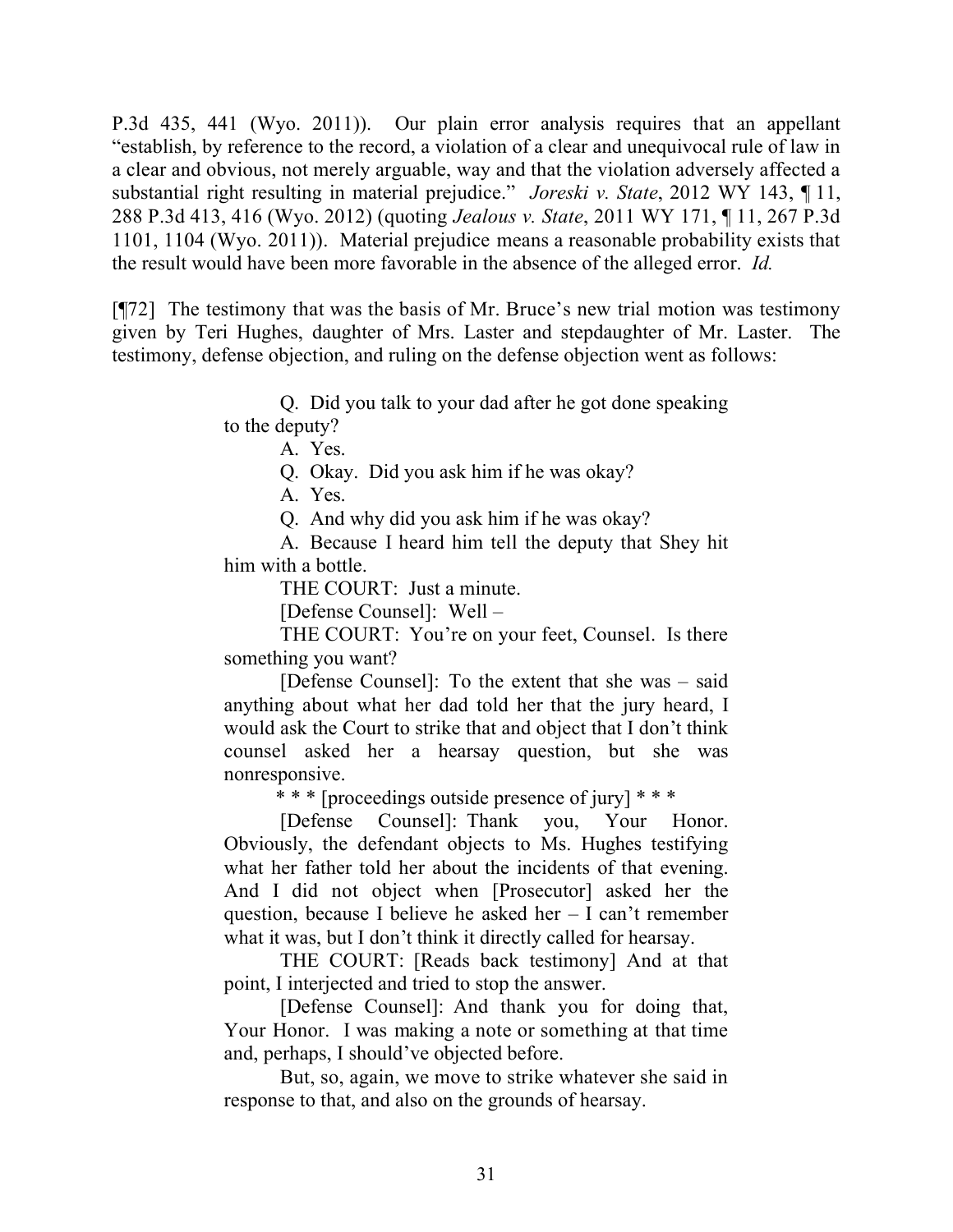. . . . THE COURT: Well, I have some thoughts about how to deal with it, too. First of all, I'm going to deal with the objection and sustain it. And I'm going to caution  $-$  I'm going to strike her testimony as to what her father told her outside, and caution the jury not to consider it. . . .

[Defense Counsel]: Okay. Thank you, Your Honor.

[¶73] The district court thereafter explained the meaning of hearsay to the witness and cautioned her to refrain from providing such testimony and to answer only the question she is asked. The court then instructed the jury:

> ... The ladies and gentlemen of the jury are back with us. And ladies and gentlemen, just before you were escorted to the jury room, Ms. Hughes was asked a question to the effect of why was she concerned about her father. And her answer – and I'm paraphrasing a bit here – was that she was concerned because she heard her father say to the policeman present that the defendant had hit him with a bottle.

> I attempted to stop that testimony, as I think all of us did, because it's hearsay. That is a classic hearsay statement, and it's not admissible. And the Court has sustained the defendant's objection to that testimony. And you are instructed that – specifically that you must disregard that particular testimony.

[¶74] Applying our plain error analysis, we find that the first element of the test is satisfied. Mr. Bruce alleges the district court's jury instruction was inadequate to cure the harm caused by the inadmissible hearsay. The record clearly depicts the hearsay testimony and the curative instruction.

[¶75] The second element of the plain error analysis requires that Mr. Bruce establish a violation of a clear and unequivocal rule, and that the violation be clear and obvious, not merely arguable. Mr. Bruce has not made this showing. "We have said many times that a trial error may be corrected by an appropriate curative instruction, and that we presume that jurors follow the court's instructions." *Willoughby v. State*, 2011 WY 92, ¶ 11, 253 P.3d 157, 161 (Wyo. 2011) (citing *Janpol v. State*, 2008 WY 21, ¶ 24, 178 P.3d 396, 405 (Wyo. 2008); *Brown v. State*, 953 P.2d 1170, 1177 (Wyo. 1998); *Rubio v. State*, 939 P.2d 238, 243 (Wyo. 1997); and *Burke v. State*, 746 P.2d 852, 857 (Wyo. 1987)). Mr. Bruce has provided no basis to deviate from this approach. In particular, he has cited no authority that would establish that the curative instruction in this case was clearly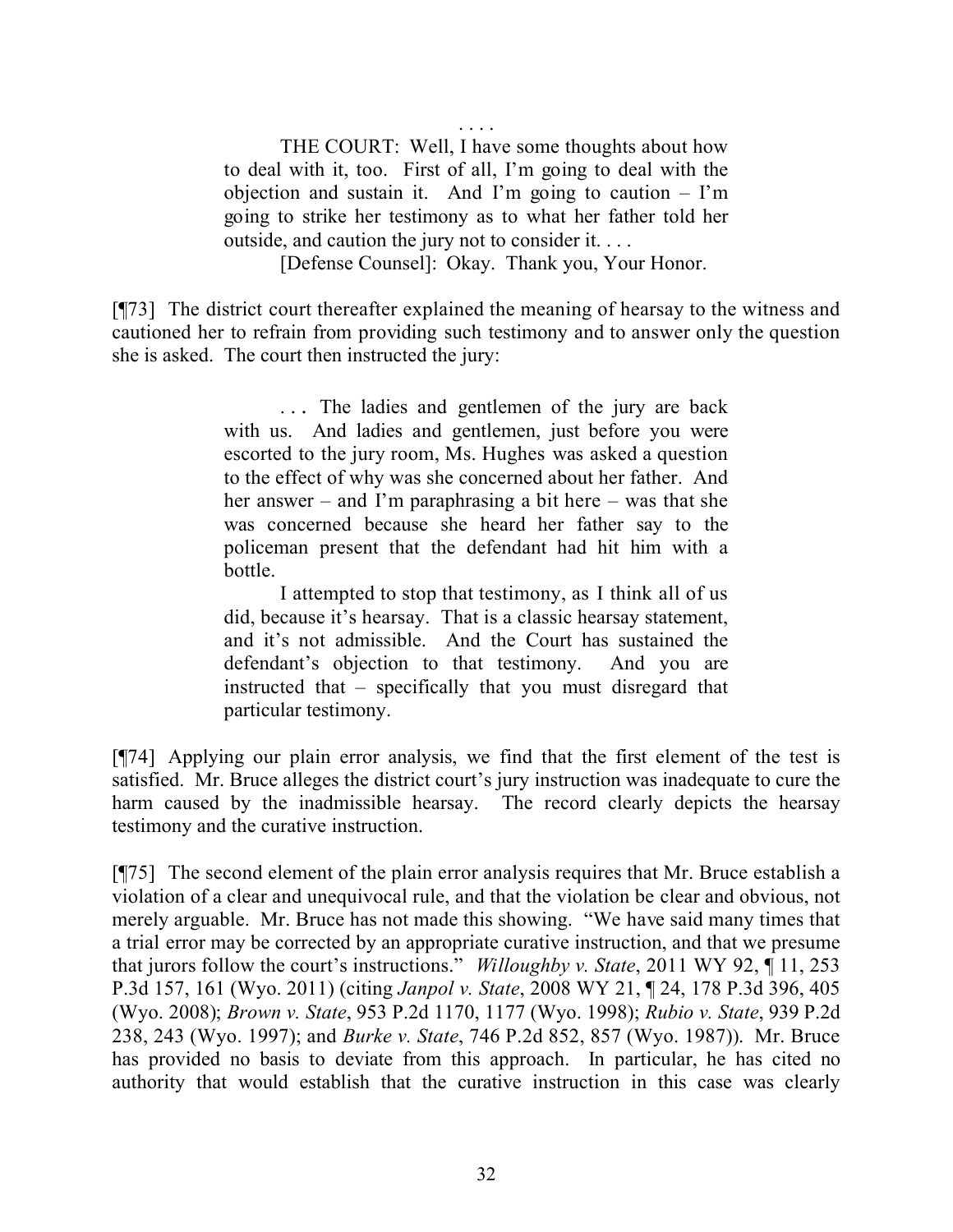inadequate, and our precedent is in fact to the contrary. *See Metzger v. State*, 4 P.3d 901 (Wyo. 2000).

[¶76] In *Metzger*, a witness testified to statements the victim made to her concerning the defendant's sexual abuse of the victim. *Id.*, 4 P.3d at 907-08. The trial court sustained hearsay objections to the testimony, struck the testimony, and instructed the jury: "I'd ask the jury to disregard the hearsay statements." *Id*. On appeal, the defendant asserted the curative instruction was inadequate to remedy the harm caused by the testimony. *Id*. at 908. This Court disagreed, explaining:

> Keeping in mind that this was a witness who was nine years old at the time she testified, and the overall context of AG's testimony, we conclude that the witness's hearsay statements were inadvertent and not a deliberate effort by the prosecutor to get the witness to introduce that hearsay into evidence. The trial court immediately corrected the problem by instructing the jury to disregard both of AG's hearsay responses. We must assume that the jury followed the court's curative instruction. *Burke v. State*, 746 P.2d 852, 857 (Wyo.1987). Metzger asks that we rely instead on our holding in *Zabel v. State*, 765 P.2d 357, 363 (Wyo.1988) that curative action cannot take the sting out of every mistake, *i.e.*, we do not always presume that the jury will follow the court's curative instructions. In *Zabel*, we declined to follow our usual rule because an expert's testimony led the jury through a truthfulness evaluation (of a victim under circumstances similar to this case) which ultimately told the jury that the victim was truthful and the defendant was guilty. In this case, AG's stricken statements did tend to corroborate EM's accusations; however, the trial court's remedial action was immediate and comprehensive. Under the circumstances of this case, we opt to follow our general rule that the jury did obey the corrective instructions utilized by the trial court.

*Metzger*, 4 P.3d at 908.

[¶77] Given this precedent, we cannot find plain error in the district court's response to the inadmissible hearsay and its curative instruction. Defense counsel agreed that the hearsay testimony given in this case was not deliberately drawn out by the prosecutor. Additionally, when the witness offered the offending testimony, the district court immediately intervened and then gave the jury a curative instruction that was much more detailed and comprehensive than the instruction upheld in *Metzger*. Because we find no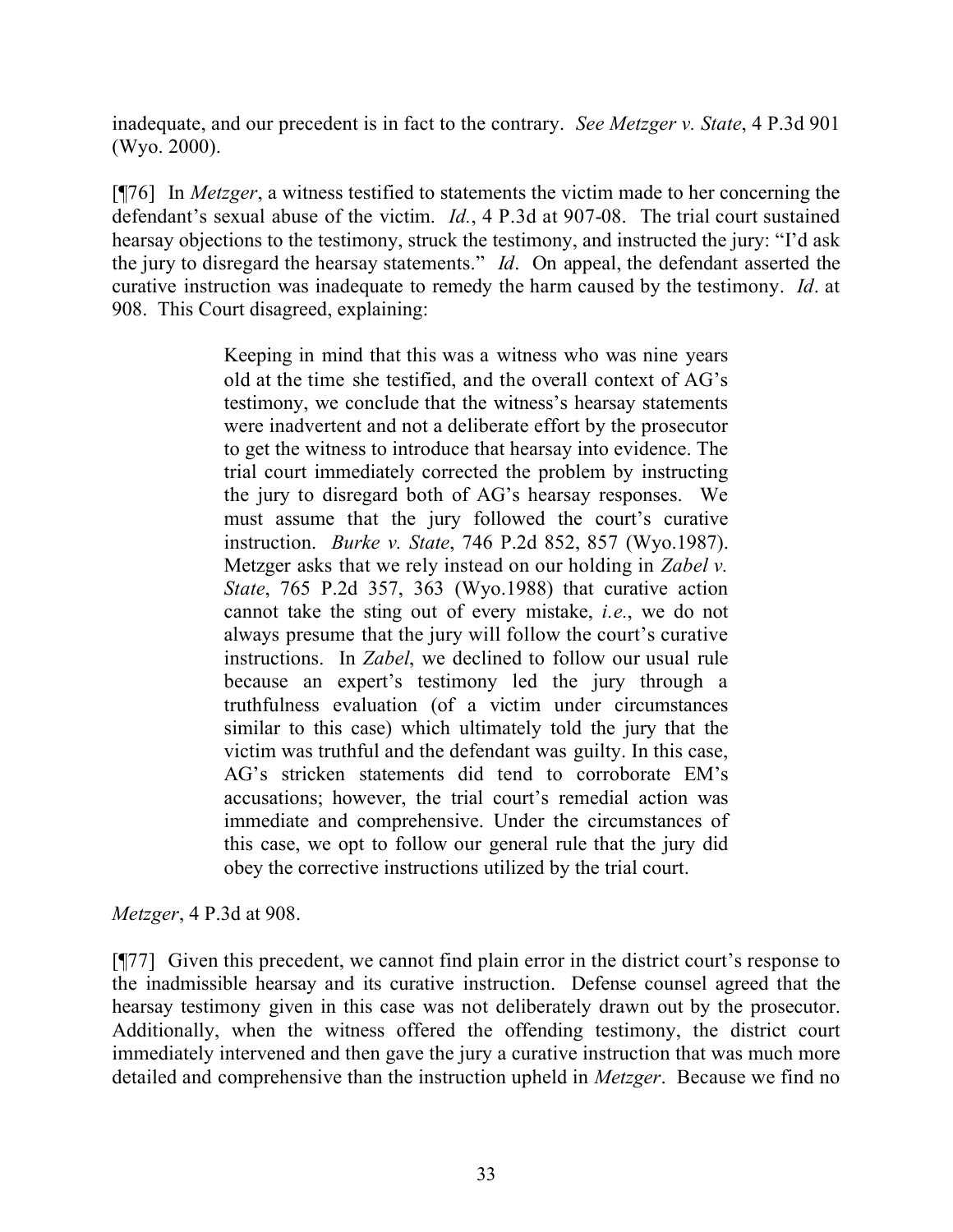plain error in the court's curative instruction, we find no abuse of discretion in the court's denial of Mr. Bruce's motion for a new trial.

## **E. Failure to Instruct the Jury on Self Defense**

[¶78] Mr. Bruce argues that self-defense was part of his defense theory and the district court erred in failing to give the jury a self-defense instruction. "The failure to give an instruction on the law related to a theory of defense is a due process issue, which this Court reviews *de novo*." *Nelson v. State*, 2010 WY 159, ¶ 13, 245 P.3d 282, 285 (Wyo. 2010); *Ewing v. State*, 2007 WY 78, ¶ 7, 157 P.3d 943, 945 (Wyo. 2007).

[¶79] Wyoming law is well settled with respect to instructing a jury on a defendant's theory of the case:

> "[A] defendant has the right to have instructions on his theory of the case or his theory of defense presented to the jury if the instructions sufficiently inform the jury of the theory of defense and if competent evidence exists which supports the law expressed in the instructions." *Thom v. State*, 792 P.2d 192, 195 (Wyo.1990). However, we have also noted that "[n]ot every instruction must be given simply because there is a claim that it incorporates a theory of the case." *Wilkening v. State*, 922 P.2d 1381, 1383 (Wyo.1996). A trial court may properly refuse to give a proposed instruction if it is erroneous, confusing, argumentative, or if the instruction unduly emphasizes one aspect of the case, the law, or the defendant's version of the events. *Madrid v. State*, 910 P.2d 1340, 1346 (Wyo.1996); *Jansen v. State*, 892 P.2d 1131, 1140 (Wyo.1995); *Virgilio v. State*, 834 P.2d 1125, 1128 (Wyo.1992). Additionally, "instructions not based on the evidence can be properly refused." *Chavez-Becerra v. State*, 924 P.2d 63, 67 (Wyo.1996).

*Drennen v. State*, 2013 WY 118, ¶ 20, 311 P.3d 116, 124 (Wyo. 2013) (quoting *Farmer v. State*, 2005 WY 162, ¶ 23, 124 P.3d 699, 707 (Wyo. 2005)).

[¶80] We have also said:

Any competent evidence is sufficient to establish a defense theory even if it consists only of testimony of the defendant. *Best v. State*, 736 P.2d 739, 745 (Wyo.1987). We view the evidence in a light favorable to the accused and the accused's testimony must be taken as entirely true to determine if the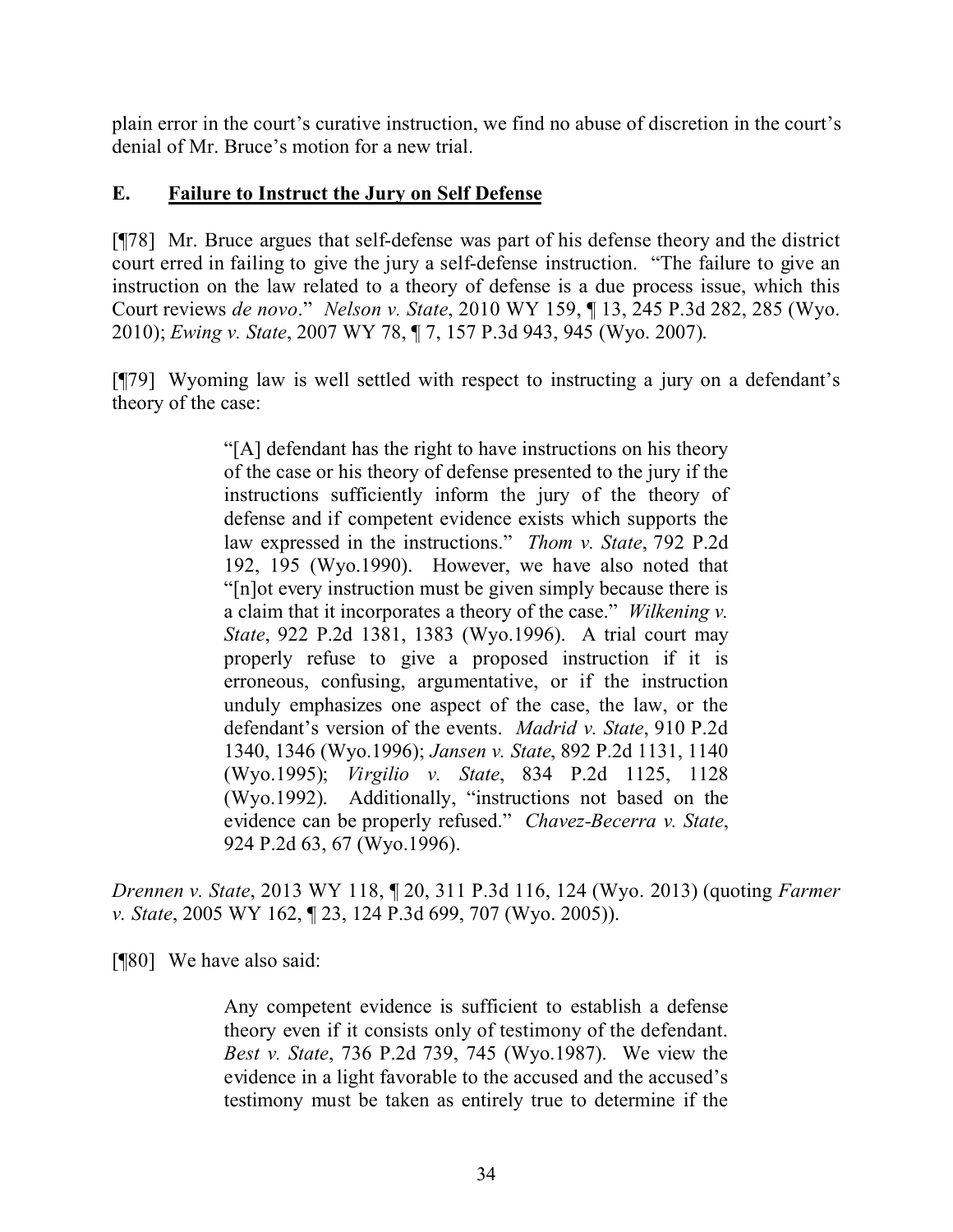evidence is competent. *Duckett v. State*, 966 P.2d 941, 944 (Wyo.1998). Even if the court deems the evidence to be weak, or unworthy of belief, the instruction must be given if a jury could reasonably conclude the evidence supports the defendant's position. *Id*.

*Nelson*, ¶ 14, 245 P.3d at 286 (quoting *Iseli v. State*, 2007 WY 102, ¶ 10, 160 P.3d 1133, 1136 (Wyo. 2007)). On the other hand, an instruction is properly refused if it invites the jury to engage in speculation or conjecture. *Young v. State*, 849 P.2d 754, 766 (Wyo. 1993).

[¶81] Mr. Bruce cites the following as evidence that supported giving a self-defense instruction in this case:

> Mr. Laster took four loaded weapons over to Mr. Bruce's just before the altercation, and expressed that he was not going to take an "ass whooping" from a younger man. It was within ten or fifteen minutes of Mr. Laster's return to his trailer from Mr. Bruce's home that Mr. Bruce came over.

> When Ms. Hughes picked Mr. Bruce up at the Fast Lane, he was upset, and said Mr. Laster had hit him in the back of the head with a Maglite flashlight. In fact, Ms. Hughes felt the bump on Mr. Bruce's head from the injury through his hair.

> Ms. Hughes also testified that Mr. Bruce had bloody knuckles, and that Mr. and Mrs. Laster had "fucked him."

[¶82] We disagree that the above-cited evidence was sufficient to warrant the giving of a self-defense instruction. This Court has held that a person who is the aggressor in an altercation has a duty to retreat before using deadly force:

> Self-defense is one of the rights which the law of necessity gives to man. It is founded and based on necessity-on the inability of the executive machinery of the law to be always with the citizen to protect him from the aggression of others. A right of such a high character must also, of necessity, be attended with high responsibilities; and that is the obligation on the part of one who exercises the right to be the executioner of his fellow man to see that his own conduct is exemplary. Self-defense is a legal right, not an excuse for a homicide, and it can be exercised only where he who employs it is himself in the right at the time or moment of its use. The aggressor-one who strikes another, and thereby brings on a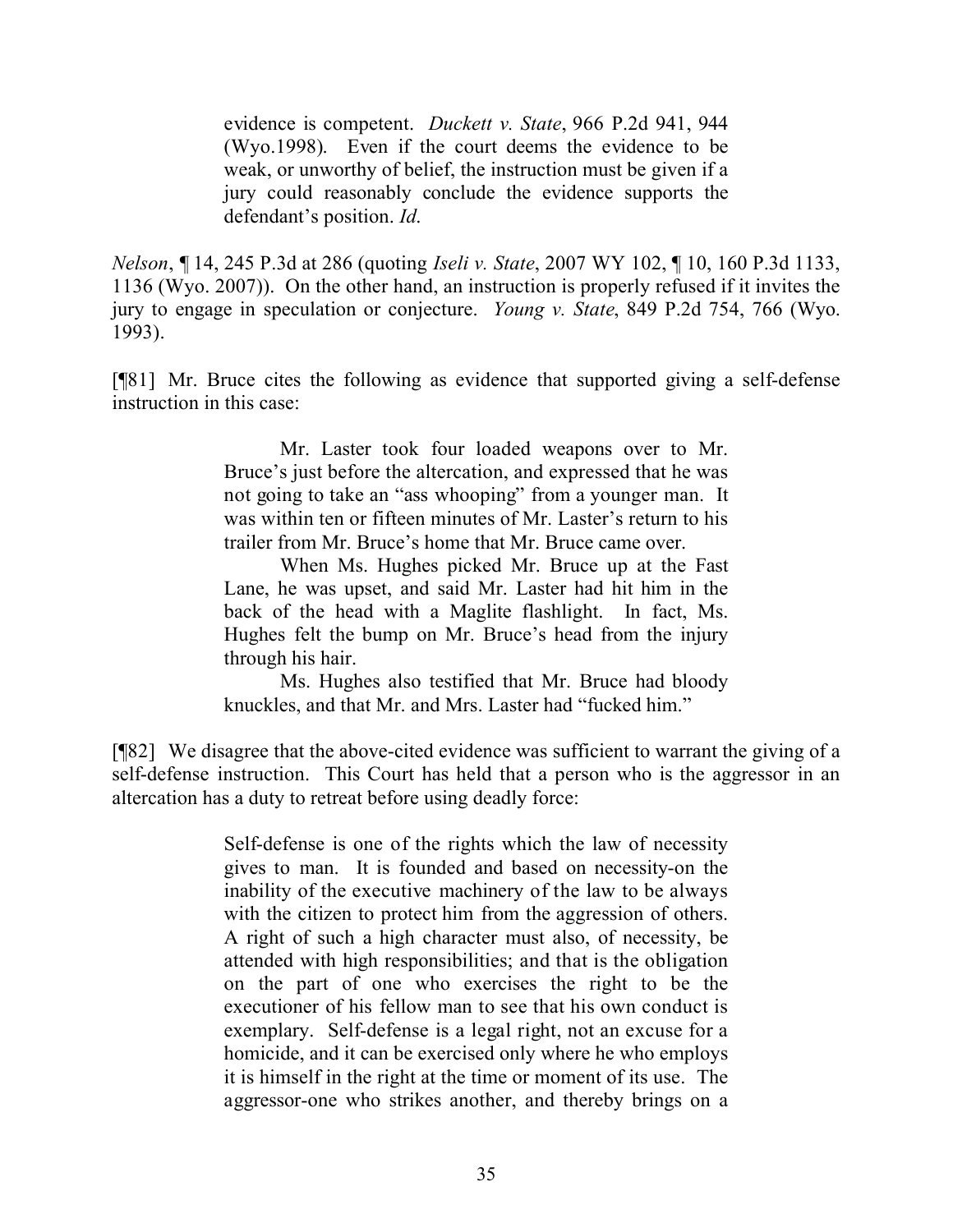combat, or one who by the use of vile and opprobrious language almost as surely brings on a combat-is not clothed with the right of self-defense, so long as he continues to persist in his own wrongdoing. He must discontinue his own assault, whether by violence or by word, before the law of necessity says that he can strike down his assailant; and whether or not he is required to retreat before resorting to the awful extremity of taking human life, when he is in the right, he certainly must resort to that simple expedient, if it is consistent with his safety, when he is in the wrong.

*Drennan*, ¶ 24, 311 P.3d at 125-26 (quoting *State v. Flory*, 276 P. 458, 462 (Wyo. 1929)).

[¶83] While it is true that the State carries the burden of proving that the defendant did not act in self-defense, we have also held:

> A defendant must first present a prima facie case of each element of the affirmative defense before the jury is instructed on the theory, including that the victim acted as the aggressor. Only then does the burden shift to the State to prove that a defendant was not acting in self-defense.

*Brown v. State*, 2014 WY 104, ¶ 16, 332 P.3d 1168, 1174 (Wyo. 2014) (citing *Drennen*, ¶ 39, 311 P.3d at 129).

[¶84] There is no question that when the incident in Mr. Laster's home began, Mr. Bruce was the aggressor. While much of the evidence in this case was hearsay evidence, Mrs. Laster testified to the events she witnessed that initiated the violence at Mr. Laster's home. Mrs. Laster testified that Mr. Bruce entered Mr. Laster's home unbidden, came into to the back bedroom where Mr. and Mrs. Laster were located, talked to some extent with Mr. Laster, and then suddenly struck Mrs. Laster with a beer bottle hard enough to cause her to lose consciousness. Thereafter, the evidence shows that Mr. Bruce struck Mr. Laster a couple of times with a beer bottle, and accepting Mr. Bruce's evidence as true, Mr. Laster struck Mr. Bruce with a Maglite flashlight. As to how those events unfolded, we agree with defense counsel's observation during the instructions conference that "we're guessing about whatever happened in those moments."

[¶85] What is critical here is that the record is entirely devoid of evidence that Mr. Bruce stopped being the aggressor and that Mr. Laster became the aggressor. That is, Mr. Bruce presented no evidence that at some point during the altercation, he attempted to stop his own aggression and withdraw or retreat from the situation. None of the evidence cited by Mr. Bruce addresses this controlling question. Mr. Laster's possession of firearms is not relevant to the inquiry because Mr. Bruce presented no evidence that Mr.